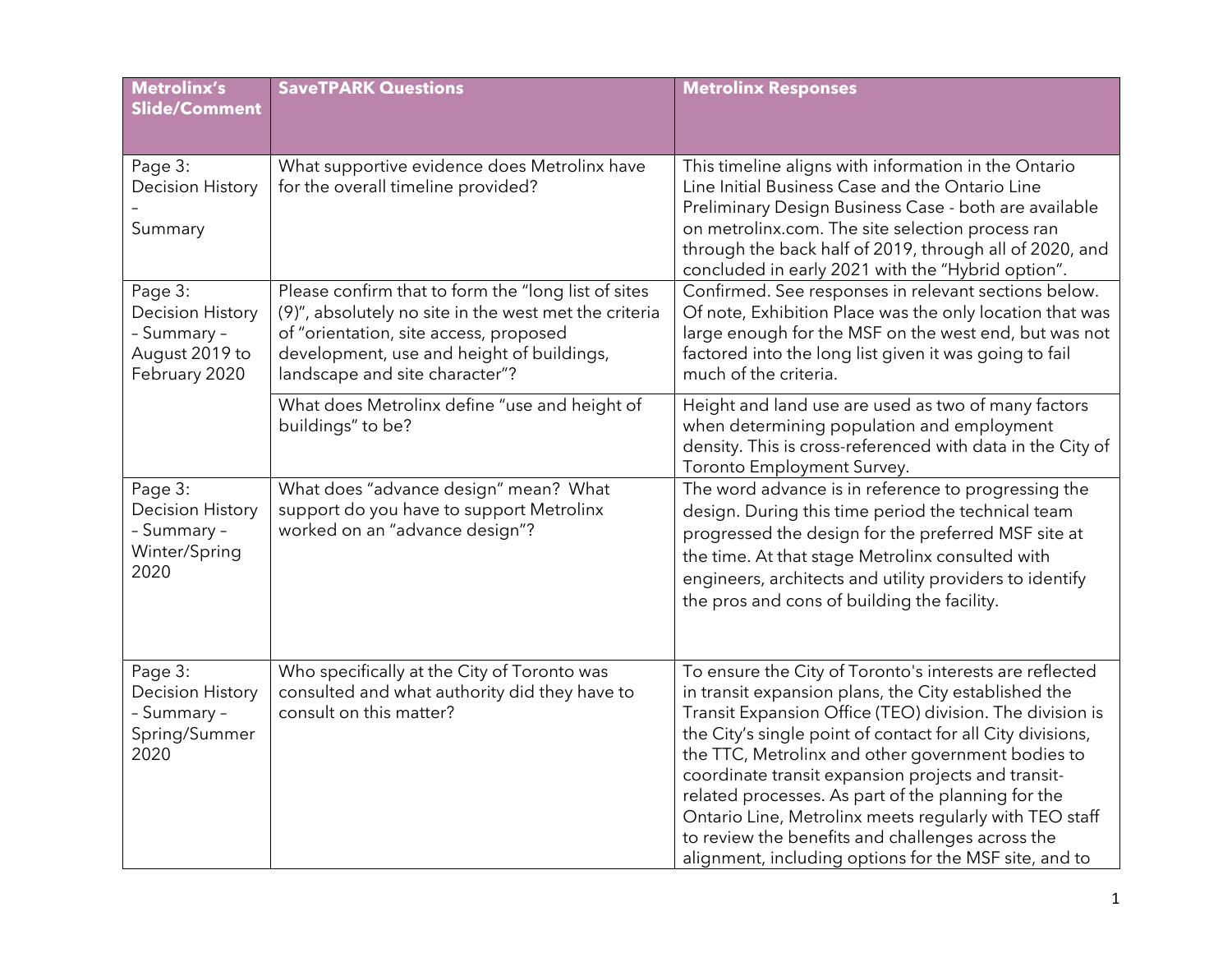|                                                                                                                                                                             | receive input. There are provincial policies in place to<br>protect lands designated as Core Employment or<br>General Employment areas to accommodate for<br>population growth and where new jobs will be located<br>in Toronto, when planning developments, such as<br>Ontario Line are contemplated. For more information,<br>please refer to A Place to Grow: Growth Plan for the<br>Greater Golden Horseshoe (Ontario's Growth Plan<br>2019) and the City of Toronto's "Our Plan Toronto".<br>The TEO also connects Metrolinx with various other<br>divisions of the City of Toronto such as planning, real<br>estate, and Toronto Economic Development, that<br>would have had line of sight into the MSF site<br>selection.<br>The decision on the "hybrid option" was made by |
|-----------------------------------------------------------------------------------------------------------------------------------------------------------------------------|--------------------------------------------------------------------------------------------------------------------------------------------------------------------------------------------------------------------------------------------------------------------------------------------------------------------------------------------------------------------------------------------------------------------------------------------------------------------------------------------------------------------------------------------------------------------------------------------------------------------------------------------------------------------------------------------------------------------------------------------------------------------------------------|
|                                                                                                                                                                             | Metrolinx alone, following the criteria outlined, but<br>Metrolinx did factor in feedback received by other<br>parties, such as the City of Toronto.                                                                                                                                                                                                                                                                                                                                                                                                                                                                                                                                                                                                                                 |
| Which large employers were consulted? How<br>many do each employ?                                                                                                           | The large employers in the Wicksteed area were<br>consulted. If there was the ability to relocate them<br>within the region, Metrolinx would have pursued that<br>option, but after consultations it was determined there<br>was too high a risk to job losses to pursue the option<br>further.                                                                                                                                                                                                                                                                                                                                                                                                                                                                                      |
| Who specifically at the City and the Province<br>"agreed that job losses would be too severe if<br>Wicksteed site is used"? What information was<br>this decision based on? | Concerns were raised about potential job losses at<br>Wicksteed by both levels of government, which was<br>further confirmed by Metrolinx's consultation with<br>those businesses.                                                                                                                                                                                                                                                                                                                                                                                                                                                                                                                                                                                                   |
|                                                                                                                                                                             | When Metrolinx looked at other options, those were<br>discussed at working groups with City staff. Based on<br>the analysis that was conducted by Metrolinx,<br>consultants and City staff, the decision to proceed with<br>the hybrid option was then formally escalated through<br>joint leadership committees for endorsement. The<br>decision was based on business and community                                                                                                                                                                                                                                                                                                                                                                                                |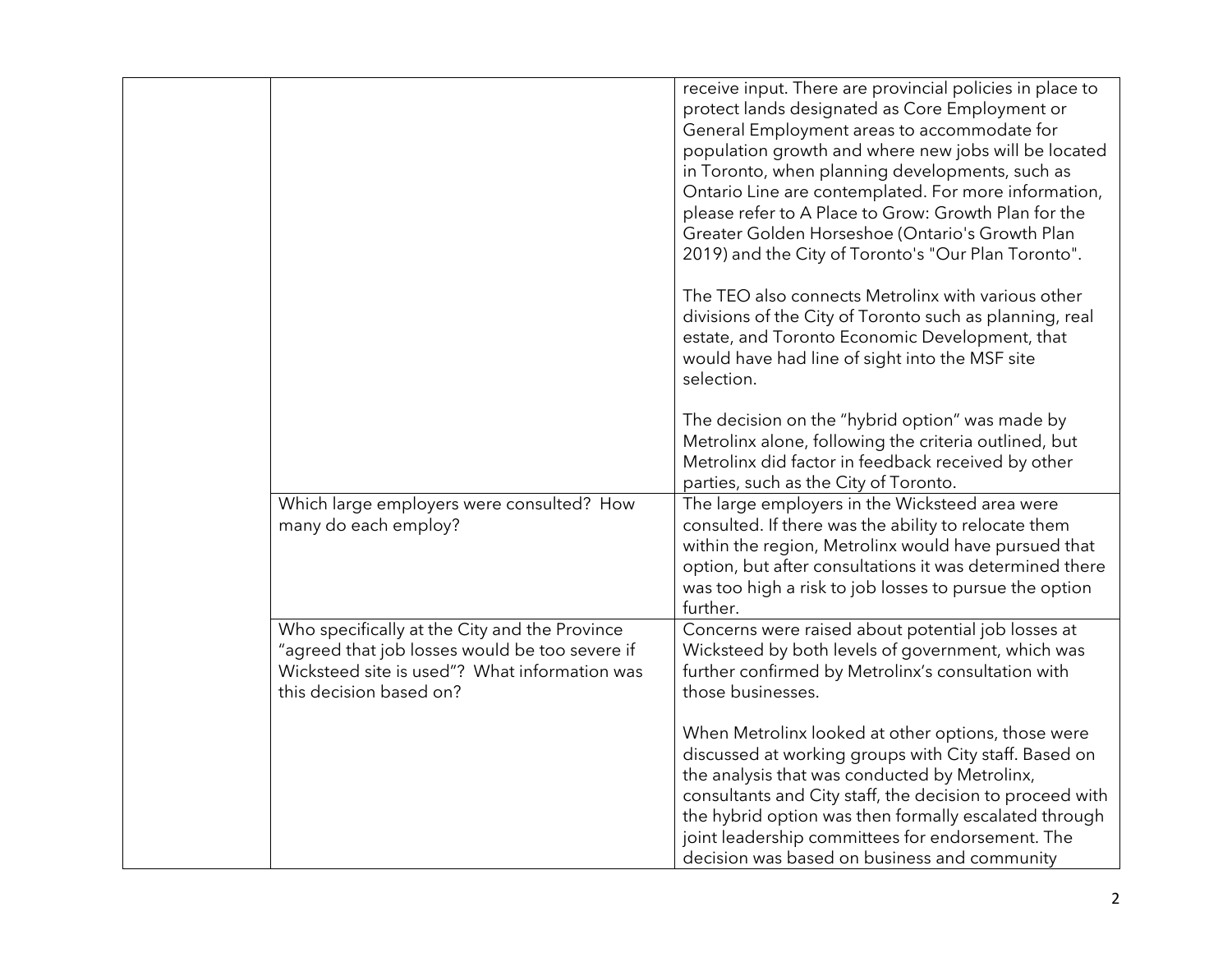|                                                                  |                                                                                                                                                           | impacts, as well as the feasibility, complexity and costs<br>for each option.                                                                                                                                                                                                                                 |
|------------------------------------------------------------------|-----------------------------------------------------------------------------------------------------------------------------------------------------------|---------------------------------------------------------------------------------------------------------------------------------------------------------------------------------------------------------------------------------------------------------------------------------------------------------------|
|                                                                  | What is the estimated job losses at the Wicksteed<br>option? Is the losses based on the estimated<br>800-900 listed in Option 1 - Wicksteed on page<br>8? | Using the Wicksteed site could cause a direct job loss<br>of 800 to 1050 jobs (depending on the exact<br>boundaries of the MSF) which are increased further as<br>a result of the ripple effect in the manufacturing<br>industry, resulting in additional indirect job losses in<br>the Greater Toronto Area. |
|                                                                  |                                                                                                                                                           | The supply chain for the associated businesses at<br>Wicksteed could have as much as a an 8x multiplier on<br>indirect jobs.                                                                                                                                                                                  |
|                                                                  | "Reached agreement" - who was this agreement<br>with? With whom specifically? What existing and<br>planned employment was taken into account?             | This refers to an agreement within and between<br>Metrolinx, Infrastructure Ontario and the City of<br>Toronto to re-assess the MSF location.                                                                                                                                                                 |
|                                                                  |                                                                                                                                                           | Existing/planned employment was estimated from<br>various sources, including existing land use, the City of<br>Toronto official plan, Transportation Tomorrow Survey<br>(TTS), and the annual City of Toronto employment<br>survey.                                                                           |
| Page 3:<br><b>Decision History</b><br>- Summary -<br>August 2020 | Which options were costed? Please share costing<br>analysis.                                                                                              | At the conceptual design stage, high level cost<br>estimates were developed. The purpose of this<br>exercise was to provide an order-of-magnitude<br>comparison between options to flag any potential<br>major cost differences/risks for the project should the<br>option be selected.                       |
| Page 4:<br>Determining the<br><b>MSF Study Area</b>              | Are the criteria listed in order of priority?                                                                                                             | No. The criteria are to be taken together in their<br>totality that assisted Metrolinx in determining the<br>viability of each site and ability to mitigate any<br>negative impacts.                                                                                                                          |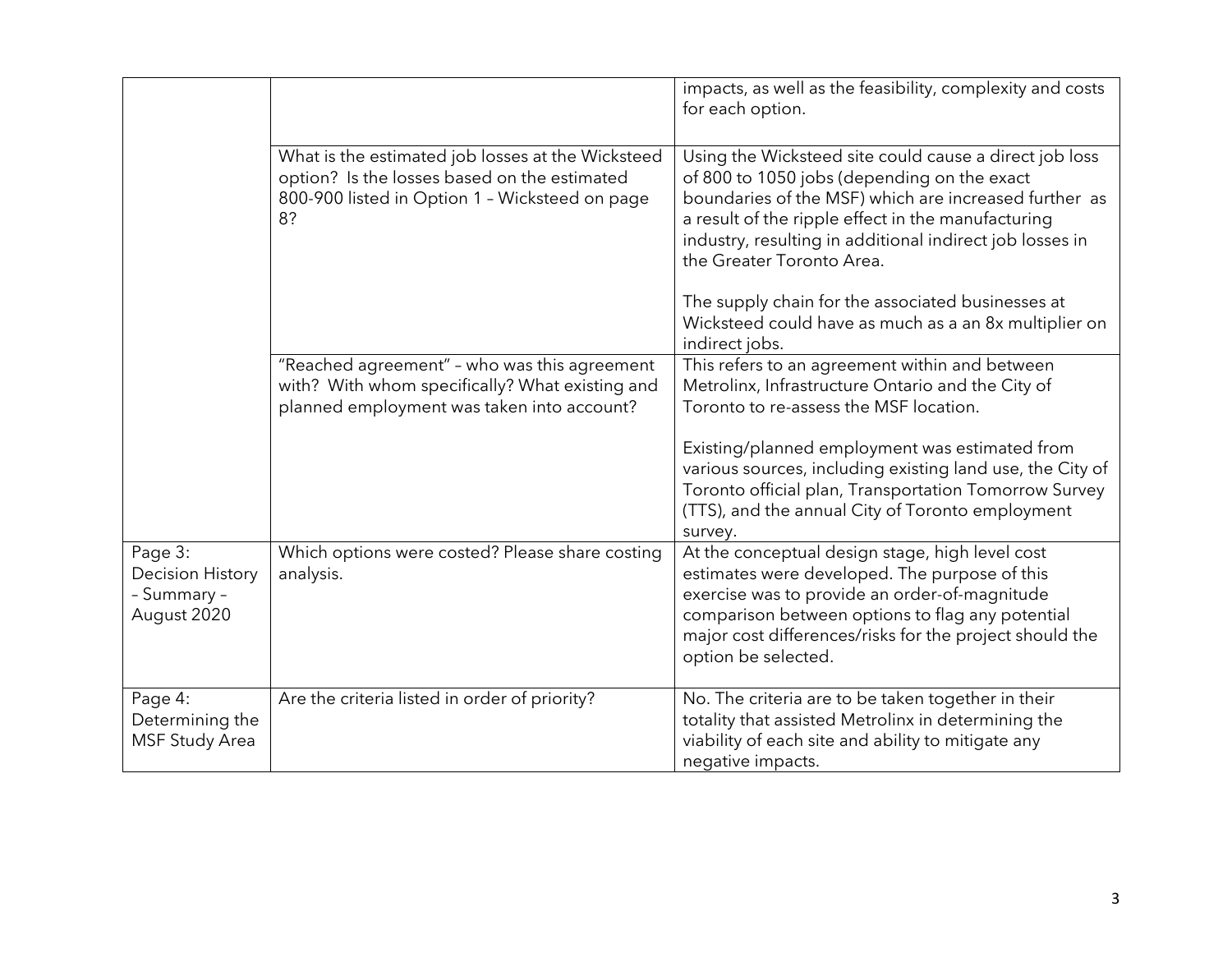| Regarding land size needed, in your April 8th<br>news release announcing the selection of the<br>MSF site, Metrolinx stated that it needed a site<br>that is 175,000 square meters.<br>This size has been mentioned on numerous other<br>occasions by Metrolinx. In your April 2021<br>presentation named "Ontario Line: Thorncliffe                                                                                                                                   | Metrolinx used 175,000 square metres as a baseline<br>surface area, which represents an estimate of the size<br>needed to house 44 trains at opening with expansion<br>of 10 additional trains for future ridership growth. No<br>site was ruled out because it was smaller or larger than<br>that number because we first tested whether through<br>creative design, we could accommodate the required<br>44 train capacity.                                                                                                                                                                                                                                                                                                                                                                                                                                     |
|------------------------------------------------------------------------------------------------------------------------------------------------------------------------------------------------------------------------------------------------------------------------------------------------------------------------------------------------------------------------------------------------------------------------------------------------------------------------|-------------------------------------------------------------------------------------------------------------------------------------------------------------------------------------------------------------------------------------------------------------------------------------------------------------------------------------------------------------------------------------------------------------------------------------------------------------------------------------------------------------------------------------------------------------------------------------------------------------------------------------------------------------------------------------------------------------------------------------------------------------------------------------------------------------------------------------------------------------------|
| Park, Flemingdon Park and Science Centre",<br>Metrolinx stated that a site of 140,000 square<br>meters is needed. In both situations, Metrolinx<br>stated the land size was equivalent to 24 soccer<br>fields. BMO field is 7,140 square meters (24 =<br>171,360 square meters). Wembley is 7,245<br>square meters $(24 = 173,880$ square meters).<br>Given that Metrolinx consistently has used 24<br>soccer fields, SaveTPARK has utilized 175,000<br>square meters. | The 24 soccer fields measurements, approximately<br>170,000 sqm, is representative of the approximate size<br>required to meet long-term Ontario Line Fleet needs<br>(54 trains), which protects for future line expansions.<br>The previously quoted 140,000 is the minimum MSF<br>site size needed for opening day (44 trains). Again,<br>those are approximate numbers and that depending<br>on the shape/configuration of a site, it may be able to<br>be engineered to utilize less space.                                                                                                                                                                                                                                                                                                                                                                   |
| Please confirm the size needed? Please confirm,<br>when long listing sites, what size criteria was<br>used?                                                                                                                                                                                                                                                                                                                                                            | Note, a site's feasibility is also determined by the<br>shape and location of the site, the type of design it can<br>accommodate, the connection available to the<br>mainline, and its designation for development by the<br>City of Toronto (the City). For example, a site's size<br>may make it appear to be a viable option, but it may<br>not be feasible because the shape does not allow for<br>the efficient storage and movement of the trains, or<br>the grade may be too steep, or it may be located in an<br>area designated by the City for economic or<br>residential development. A preferred site should have<br>a low (flat) grade, be rectangular in shape (as opposed<br>to square-shaped sites, which require inefficient loops<br>and switchbacks), and not be in an area designated by<br>the City for economic or residential development. |
|                                                                                                                                                                                                                                                                                                                                                                                                                                                                        | To create the longlist of potential sites, surface size<br>was used as a proxy for the detailed layout and<br>geometry considerations considered by technical staff.                                                                                                                                                                                                                                                                                                                                                                                                                                                                                                                                                                                                                                                                                              |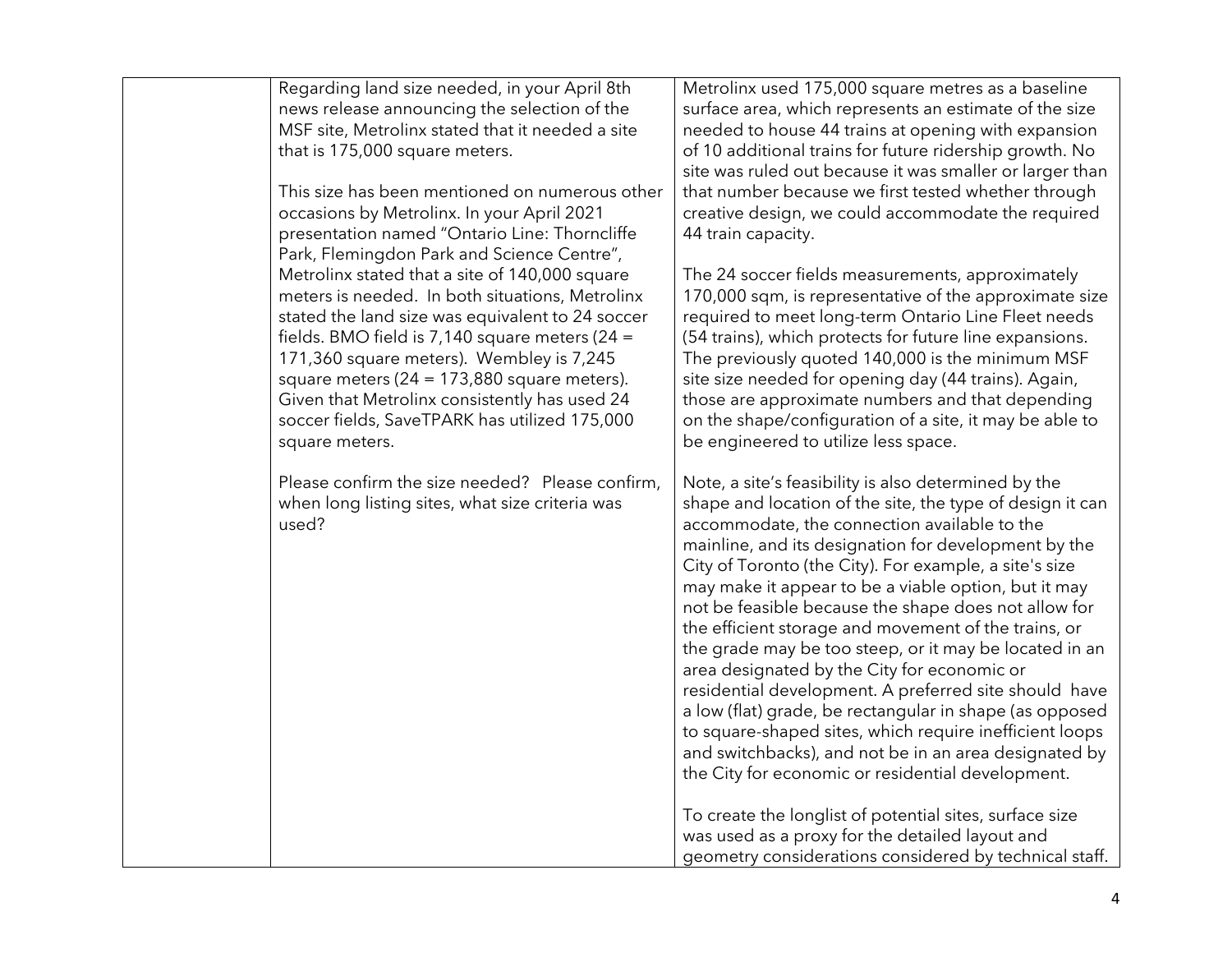|                              |                                                                                                                                                                                                                                                                                                                                                                      | Area was reported in previous materials for reference<br>only, with the understanding that design and<br>geometry are important caveats when considering a<br>site's suitability over another.                                                                                                                                                  |
|------------------------------|----------------------------------------------------------------------------------------------------------------------------------------------------------------------------------------------------------------------------------------------------------------------------------------------------------------------------------------------------------------------|-------------------------------------------------------------------------------------------------------------------------------------------------------------------------------------------------------------------------------------------------------------------------------------------------------------------------------------------------|
|                              | "Impacts to planned residential" was avoided -<br>was impacts to existing residential considered?                                                                                                                                                                                                                                                                    | Existing and planned land uses of realistic and feasible<br>MSF site options, including residential sites, were<br>assessed and then a study area was identified to<br>develop, evaluate, and refine more detailed MSF<br>designs. The hybrid MSF location does not impact any<br>current or planned residential units.                         |
|                              | What is the definition of "community<br>impacts/benefits"? What is the definition of<br>"environmental impacts"?                                                                                                                                                                                                                                                     | An environmental impact is any negative or positive<br>change to the environment as a result of a<br>redevelopment project. Community impacts or<br>benefits may be assessed by looking at the social,<br>economic or cultural impact or benefit of the project.                                                                                |
| Page 5: Why not<br>West End? | Are you confident that there are absolutely no<br>options in the West End? What size criteria was<br>used to filter sites? The Science Centre site was<br>long listed in the North End and it only has a land<br>size of 85,076 square meters. Are there no sites<br>in the West End that fit the criteria that resulted in<br>the Science Centre being long listed? | The west end is an example where the nearest<br>potential MSF sites would be 5-10 kilometres away<br>from the Ontario Line mainline. The connection track<br>guideway from a west end MSF to the mainline would<br>not be able to avoid direct impacts to high density<br>residential uses protected by the City of Toronto's<br>official plan. |
|                              | What is the definition of "already densely<br>developed area"?                                                                                                                                                                                                                                                                                                       | The area is characterized by some of the highest<br>density uses (particularly high-density residential land<br>uses) in the City outside the downtown core, along<br>with narrow public rights-of-way.                                                                                                                                         |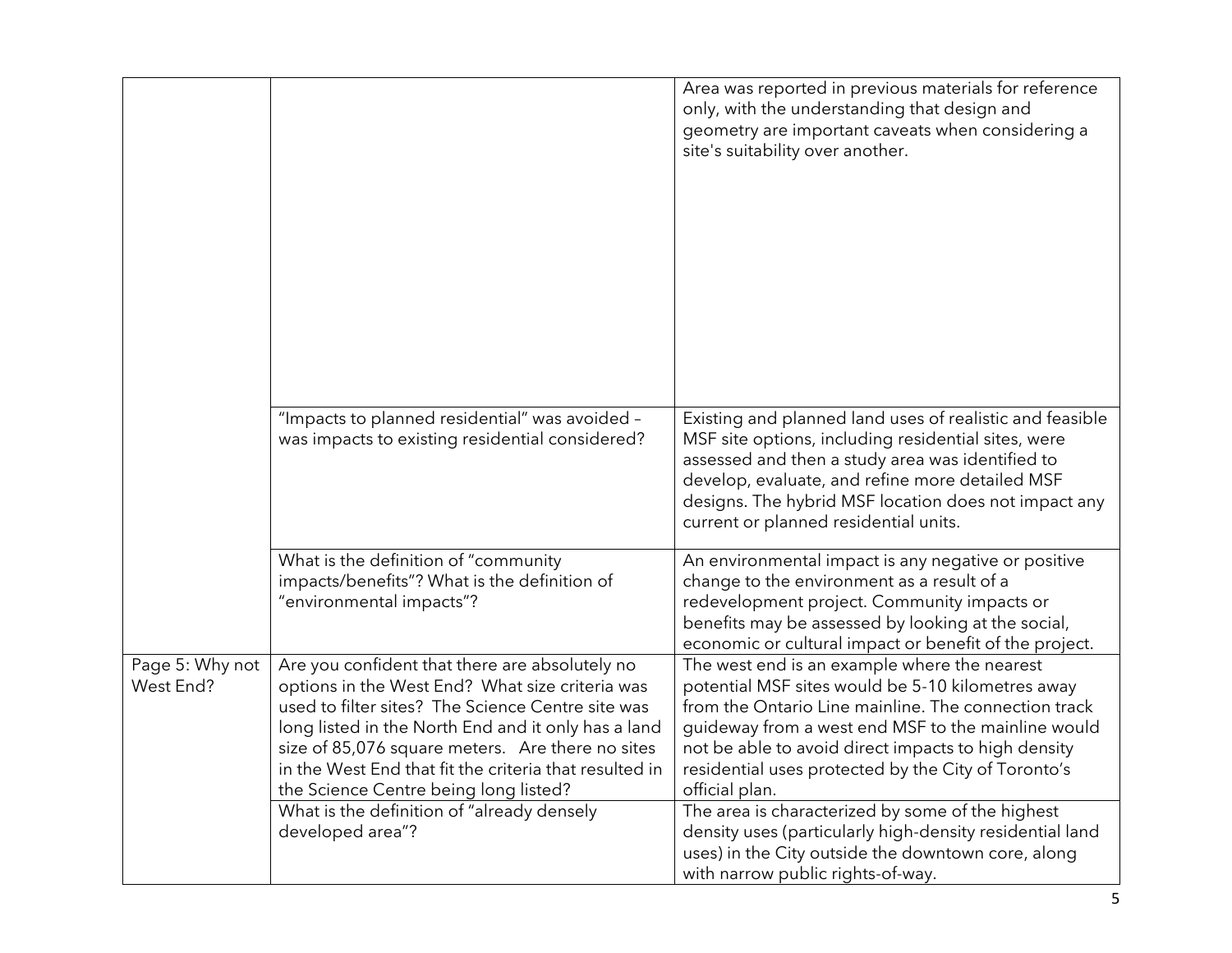| Page 6: Why the<br>North End?                                              | What specific lands were considered "large tracts<br>of land" in the North End?                                                                                                                           | "Large tracts of employment land near the mainline"<br>refers to the areas on which the long list MSF site<br>options are located; for instance, the Wicksteed,<br>Overlea, Wynford, and Railside sites.                                                                                                                                                                                                                                                                                                                                                                                                                                     |
|----------------------------------------------------------------------------|-----------------------------------------------------------------------------------------------------------------------------------------------------------------------------------------------------------|----------------------------------------------------------------------------------------------------------------------------------------------------------------------------------------------------------------------------------------------------------------------------------------------------------------------------------------------------------------------------------------------------------------------------------------------------------------------------------------------------------------------------------------------------------------------------------------------------------------------------------------------|
|                                                                            | Was land "zoned for employment" an important<br>determinant?                                                                                                                                              | Yes, land zoned for employment or institutional uses<br>was given priority, as the project team wanted to avoid<br>displacing residents.                                                                                                                                                                                                                                                                                                                                                                                                                                                                                                     |
|                                                                            | "Adjacent large properties that can be easily<br>assembled" - please identify which large<br>properties are being referred to here?                                                                       | Properties in lands which are zoned for employment<br>are typically larger in footprint than properties in<br>residential or mixed-used zones; larger footprints<br>allow side-by-side properties to be assembled<br>(combined) more easily.                                                                                                                                                                                                                                                                                                                                                                                                 |
|                                                                            | How did you know at this stage that the<br>opportunity to construct the connection track<br>would be on the surface or elevated and hence<br>reducing costs?                                              | Metrolinx confirmed that the Ontario Line design<br>would run on an elevated guideway through<br>Thorncliffe Park in mid-2019, as documented in the<br>Ontario Line Initial Business Case. Don Mills Road and<br>Overlea Boulevard are unique along the corridor<br>because their right-of-way width is very wide (30-36<br>metres vs 18-20 metres through other parts of the city<br>that the Ontario Line will serve). Above ground tracks<br>and stations are more cost effective and can be built<br>more efficiently than tunnels, but they are only<br>possible where the street can accommodate them<br>without property acquisition. |
|                                                                            | When comparing your comments on Page 5 to<br>Page 6 - there was absolutely no option in the<br>West End compared to the North End. Was there<br>a predisposed bias to locate the MSF in the North<br>End? | As mentioned, Exhibition Place was looked at, but<br>quickly dismissed as it would not meet the criteria for a<br>variety of reasons. No other sites in the west were<br>deemed practical; the choice to locate the MSF in the<br>North end was based on the criteria outlined to the<br>community (Size, Proximity to transit line, land use,<br>growth considerations, community impacts,<br>environmental considerations, and property costs).                                                                                                                                                                                            |
| Page 7: Site<br>assessed for size<br>and nearness to<br>new subway<br>line | Please confirm the ideal size for the MSF. Is it<br>175,000 or 140,000 square meters?                                                                                                                     | The land sizes used for the screening process are only<br>guidelines. Ultimately, each site has to be evaluated<br>individually. Please refer to our earlier response<br>regarding the importance of site layout and geometry<br>in determining whether a potential MSF site can<br>feasibly accommodate storage for the required                                                                                                                                                                                                                                                                                                            |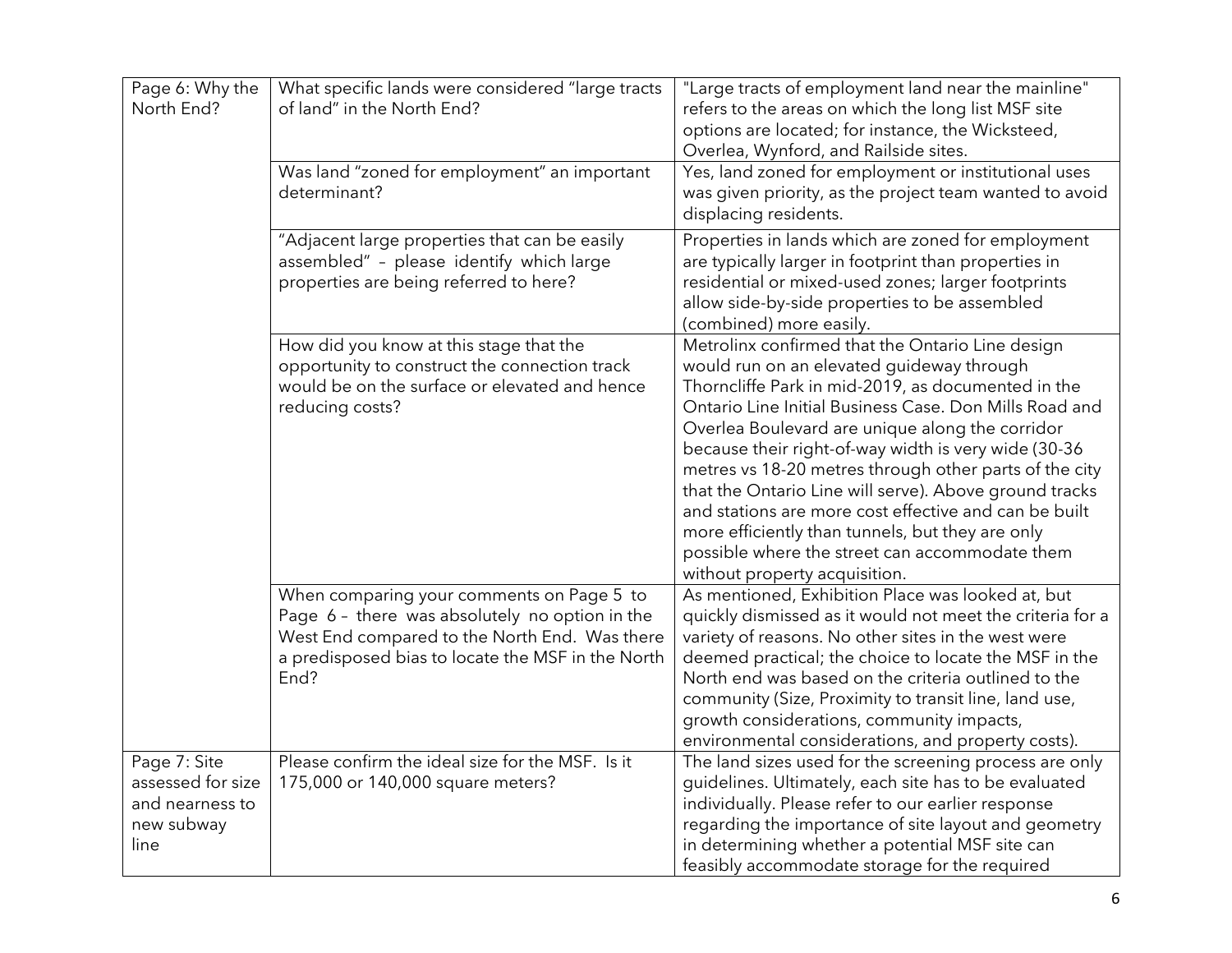|                                 |                                                                                                                                                                                                                                                                                                                                                                                                                                                                                                                                                                                                     |                                                                          | number of trains. Due to the requirement for an<br>efficient layout and site geometry (i.e. site shape), as<br>well as the nature of the yard's connection to the<br>mainline, Metrolinx cannot give a single figure for ideal<br>site size/surface area in square metres.                                                                                                                                                                                                                                                                                                                                                                                                                   |
|---------------------------------|-----------------------------------------------------------------------------------------------------------------------------------------------------------------------------------------------------------------------------------------------------------------------------------------------------------------------------------------------------------------------------------------------------------------------------------------------------------------------------------------------------------------------------------------------------------------------------------------------------|--------------------------------------------------------------------------|----------------------------------------------------------------------------------------------------------------------------------------------------------------------------------------------------------------------------------------------------------------------------------------------------------------------------------------------------------------------------------------------------------------------------------------------------------------------------------------------------------------------------------------------------------------------------------------------------------------------------------------------------------------------------------------------|
| Page 8: Options                 | Based on measuring the geographical depictions<br>by Metrolinx of Option 1 through Option 9 - the<br>area for each option is as follows:<br>(See Appendix 2 on page 17 for Area<br>Measurement)<br>If 175,000 square meters or 24 soccer fields is the<br>ideal size, only 3 of the above long listed options<br>meet this criterion.<br>Why is the Science Centre on the long list of<br>sites when it is only approximately 85,000<br>square meters?<br>If the Science Centre made the long list of sites<br>for the North End, are there no sites that could<br>make the list from the West End? |                                                                          | Please refer to our earlier response regarding the<br>importance of site layout and geometry in determining<br>whether a potential MSF site can feasibly<br>accommodate storage for the required number of<br>trains. Due to the requirement for an efficient layout<br>and site geometry (i.e. site shape), as well as the nature<br>of the yard's connection to the mainline, Metrolinx<br>cannot give a single figure for ideal site size/surface<br>area in square metres.<br>Please refer also to our earlier comments regarding<br>sites in the west end and why they are not suitable due<br>to land use conflicts, narrower public rights-of-way,<br>and distance from the mainline. |
|                                 | Option 1 - Wicksteed<br>Option 2 - Overlea Blvd                                                                                                                                                                                                                                                                                                                                                                                                                                                                                                                                                     | Area<br>(Square<br>Meters)<br>188,018<br>147,420                         |                                                                                                                                                                                                                                                                                                                                                                                                                                                                                                                                                                                                                                                                                              |
|                                 | Option 3 - Leaside<br>Option 4 - Flemingdon Hydro Corridor<br>Option 5 - Science Centre<br>Option 6 - Celestica<br>Option 7 - Wynford<br>Option 8 - Railside<br>Option 9 - Greenwood Yard                                                                                                                                                                                                                                                                                                                                                                                                           | 408,600<br>124,680<br>85,076<br>167,779<br>168,970<br>349,795<br>147,848 |                                                                                                                                                                                                                                                                                                                                                                                                                                                                                                                                                                                                                                                                                              |
| Page 8: Option<br>1 - Wicksteed | For this area, what is the supporting evidence for<br>the 800-900 jobs?<br>Metrolinx noted that the Wicksteed option<br>conflicted with various plans and studies<br>- why were these important for you adhere to?                                                                                                                                                                                                                                                                                                                                                                                  |                                                                          | The jobs figure was drawn from the City of Toronto<br>Employment Survey (2019).<br>Metrolinx strongly prefers to adhere to the City of<br>Toronto's land use planning policies, including its<br>Official Plan vision for where development should and<br>should not occur as well as area-specific policies such                                                                                                                                                                                                                                                                                                                                                                            |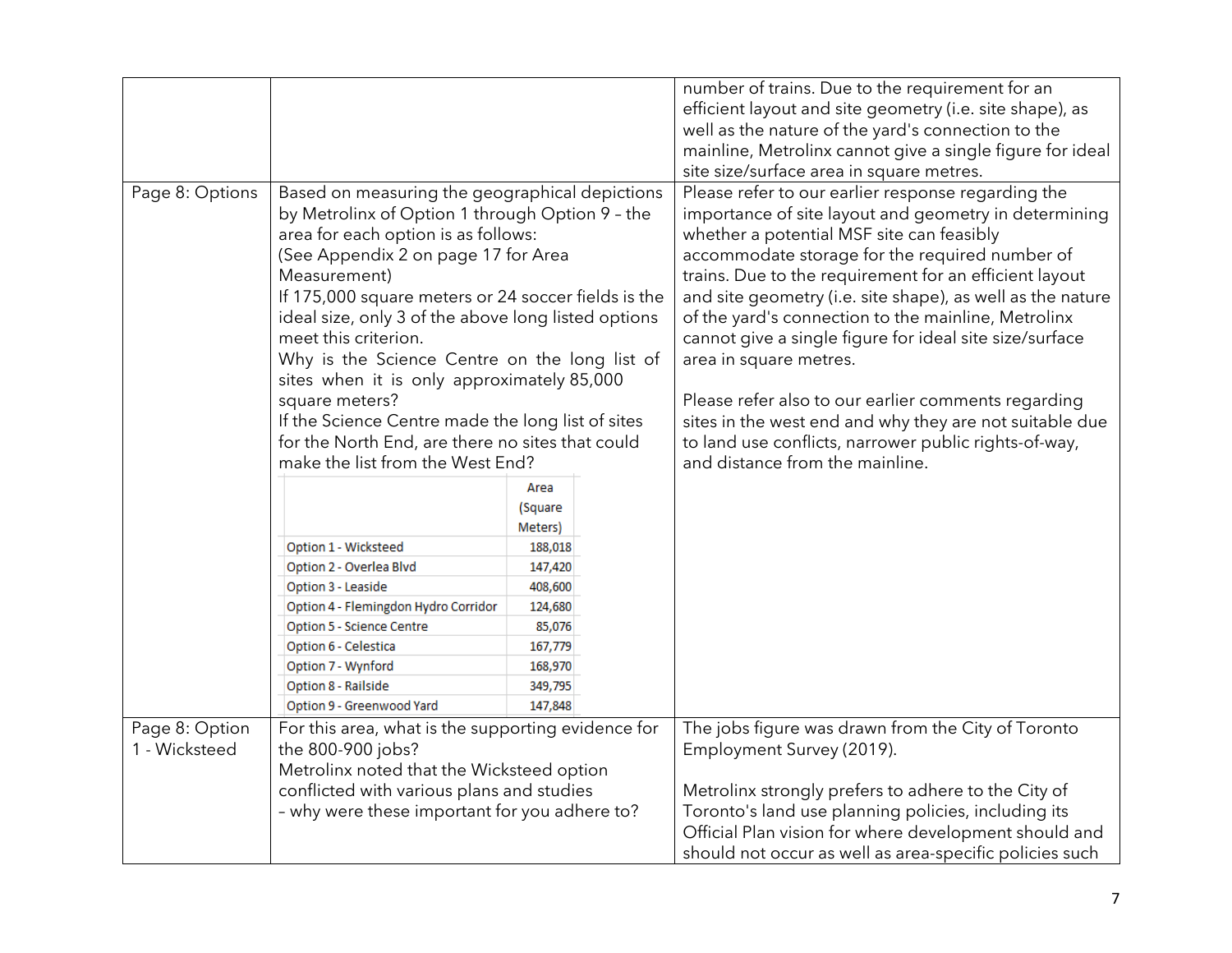|                                    |                                                                                                                                                                                                                                                                                                                                                                                                                                                                                                                                              | as the Laird in Focus study, whenever and wherever<br>possible.                                                                                                                                                                                                                                                         |
|------------------------------------|----------------------------------------------------------------------------------------------------------------------------------------------------------------------------------------------------------------------------------------------------------------------------------------------------------------------------------------------------------------------------------------------------------------------------------------------------------------------------------------------------------------------------------------------|-------------------------------------------------------------------------------------------------------------------------------------------------------------------------------------------------------------------------------------------------------------------------------------------------------------------------|
|                                    | Based on research, there are over 200 businesses<br>that operate out of 40 Beth Nealson Dr storage<br>location - were these businesses included in your<br>analysis?                                                                                                                                                                                                                                                                                                                                                                         | We used the City of Toronto Employment Survey to<br>identify businesses operating out of the area. While<br>some businesses may use storage space at 40 Beth<br>Nealson, they are not considered to be headquartered<br>there.                                                                                          |
|                                    | Is "future train storage needs", referring to the<br>additional 10 trains referenced on Page 7?                                                                                                                                                                                                                                                                                                                                                                                                                                              | Yes, this is referring to the potential for 10 additional<br>trains.                                                                                                                                                                                                                                                    |
|                                    | The "removal of road connection between<br>Thorncliffe and Leaside" was referenced as a<br>concern - were underpasses considered?                                                                                                                                                                                                                                                                                                                                                                                                            | Yes; however for the purposes of the evaluation, it was<br>assumed that this wouldn't be feasible for cost,<br>environmental, constructability, and potential safety<br>issues for a 600-700m long road tunnel.                                                                                                         |
|                                    | Please provide the names of the "several large<br>industrial employers"? Are these Canadian or<br>Foreign companies? What assurances did<br>Metrolinx receive from these companies that their<br>jobs will stay long term?                                                                                                                                                                                                                                                                                                                   | The large industrial employers are listed on the site<br>map on Page 8 of the presentation to the community.                                                                                                                                                                                                            |
|                                    | "Impact to goods movement corridor and rail<br>crossing" was noted as a concern - is the<br>Wicksteed site not 100% on the east side of the<br>CP Rail line and therefore would not impact the<br>CP Rail line?                                                                                                                                                                                                                                                                                                                              | The closeness of the MSF to the CP Rail line poses<br>potential impacts to rail line operations both during<br>construction and operation phases of the MSF.<br>Additionally, during the short list refinement phase,<br>concepts for the Wicksteed site required a portion to<br>the west of the CP Rail line as well. |
| Page 9: Option<br>2 - Overlea Blvd | With the setbacks to hydro towers and height<br>restrictions to power lines, not much can be built<br>within a hydro transmission corridor. Therefore,<br>it is not realistic to insinuate that the hydro<br>transmission corridor will provide 62,000 square<br>meters of space.<br>It only provides<br>approximately 20,000 square meters as<br>measured in SaveTPARK in the Hybrid Option.<br>Excluding the hydro transmission corridor,<br>Option 2 - Overlea site area is 127,416 square<br>meters - if the land size needed is 175,000 | Tracks can be run under the hydro corridor, but there<br>are limits on storage and permanent building<br>structures required for the MSF. Therefore, the area<br>was considered as a potential location for more<br>flexibility in the design. See note on size, shape and<br>connection above.                         |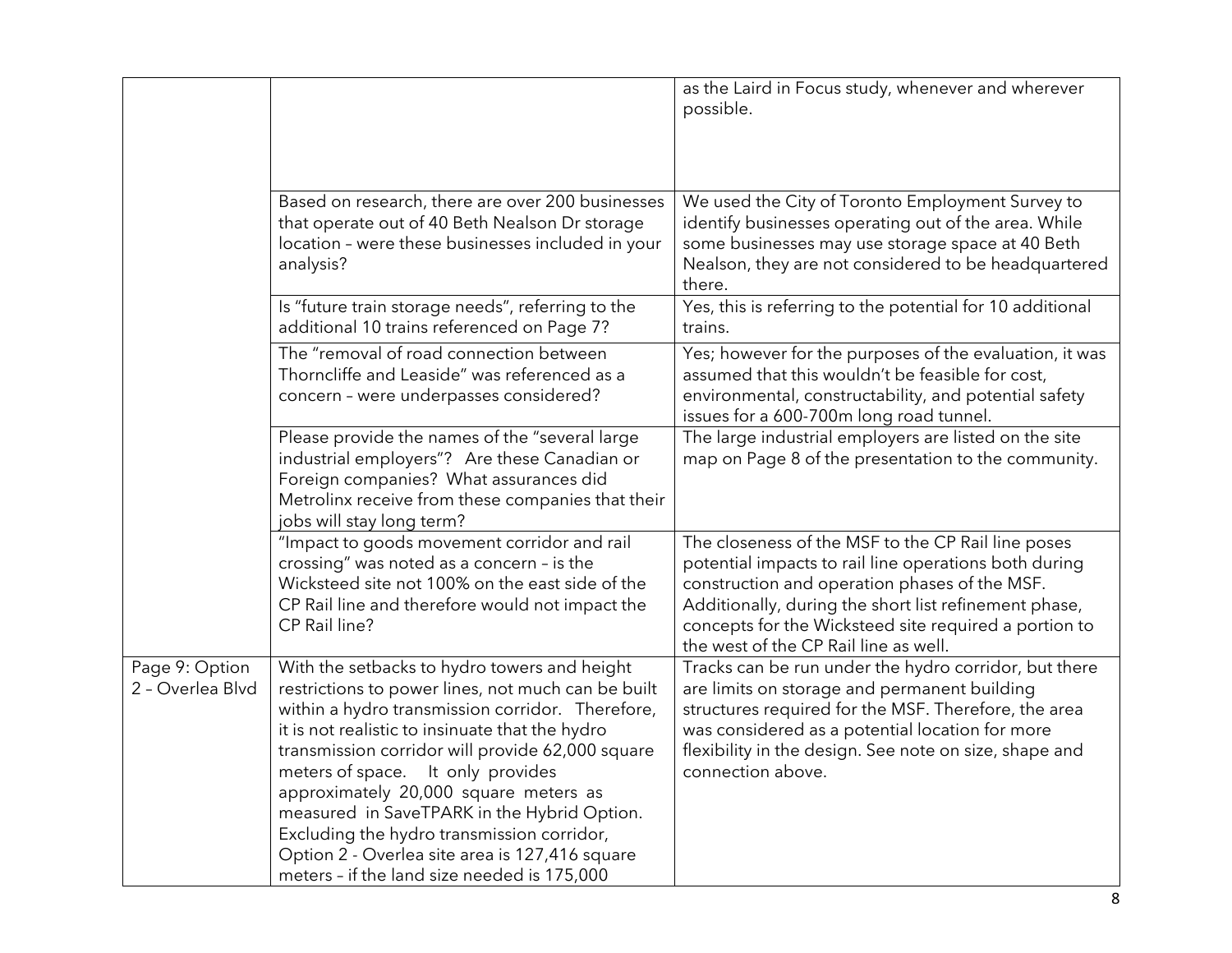|                                | square meters, how is Option 2 - Overlea Blvd<br>large enough for the immediate and future train<br>storage needs?                                                                                                      |                                                                                                                                                                                                                                                                                                                                                                                                                                                                                                                                                                            |
|--------------------------------|-------------------------------------------------------------------------------------------------------------------------------------------------------------------------------------------------------------------------|----------------------------------------------------------------------------------------------------------------------------------------------------------------------------------------------------------------------------------------------------------------------------------------------------------------------------------------------------------------------------------------------------------------------------------------------------------------------------------------------------------------------------------------------------------------------------|
|                                | For this area, what is the exact supporting<br>evidence for the 700-1100 jobs?                                                                                                                                          | The jobs figure was drawn from the City of Toronto<br>Employment Survey (2019).                                                                                                                                                                                                                                                                                                                                                                                                                                                                                            |
|                                | What expansion opportunities is Metrolinx<br>referring to?                                                                                                                                                              | Metrolinx needs to plan for the future as the GTHA is<br>expected to grow by nearly 10 million people by 2041.<br>To accommodate for the projected growth, and to<br>anticipate potential expansions or extensions of the<br>Ontario Line in the future, Metrolinx was originally<br>looking for a site that could be expanded in the future.<br>With the Hybrid Option we have selected, there is no<br>need for future expansion as it can accommodate<br>future needs.                                                                                                  |
|                                | What does "neutralize" mean to Metrolinx?                                                                                                                                                                               | "Neutralize north side of Overlea Blvd" refers to the<br>use of the entire north frontage of Overlea for MSF<br>purposes, thus preventing potential future<br>development of residential or commercial properties<br>which could front onto Overlea.                                                                                                                                                                                                                                                                                                                       |
| Page 10: Option<br>3 - Leaside | For this area, what is the exact supporting<br>evidence for the 400 -1,850 jobs? Which<br>businesses were included?                                                                                                     | The jobs figure was drawn from the City of Toronto<br>Employment Survey (2019). Precise boundaries of MSF<br>options within the overall "Leaside" area varied,<br>leading to the range of jobs impacted reported.                                                                                                                                                                                                                                                                                                                                                          |
|                                | What are the feasibility challenges to crossing the<br>CP rail? If the Ontario Line on Overlea Blvd is<br>already elevated, why is it not feasible to cross<br>over the CP tracks? Is surface crossing not<br>feasible? | The challenges are mainly due to the location of the<br>hydro corridor; the overhead hydro lines require the<br>Ontario Line to be lower down, closer to ground level.<br>This would have required the Ontario Line to cross<br>underneath the CP corridor (rather than above) and at<br>an angle, increasing the risk of soil settlement above<br>the tunnel. The shallow depth of the CP crossing,<br>unknown soil conditions (vs tunneling in rock<br>downtown), and strict safety limits of settlement along<br>rail lines make this option not feasible. Further, the |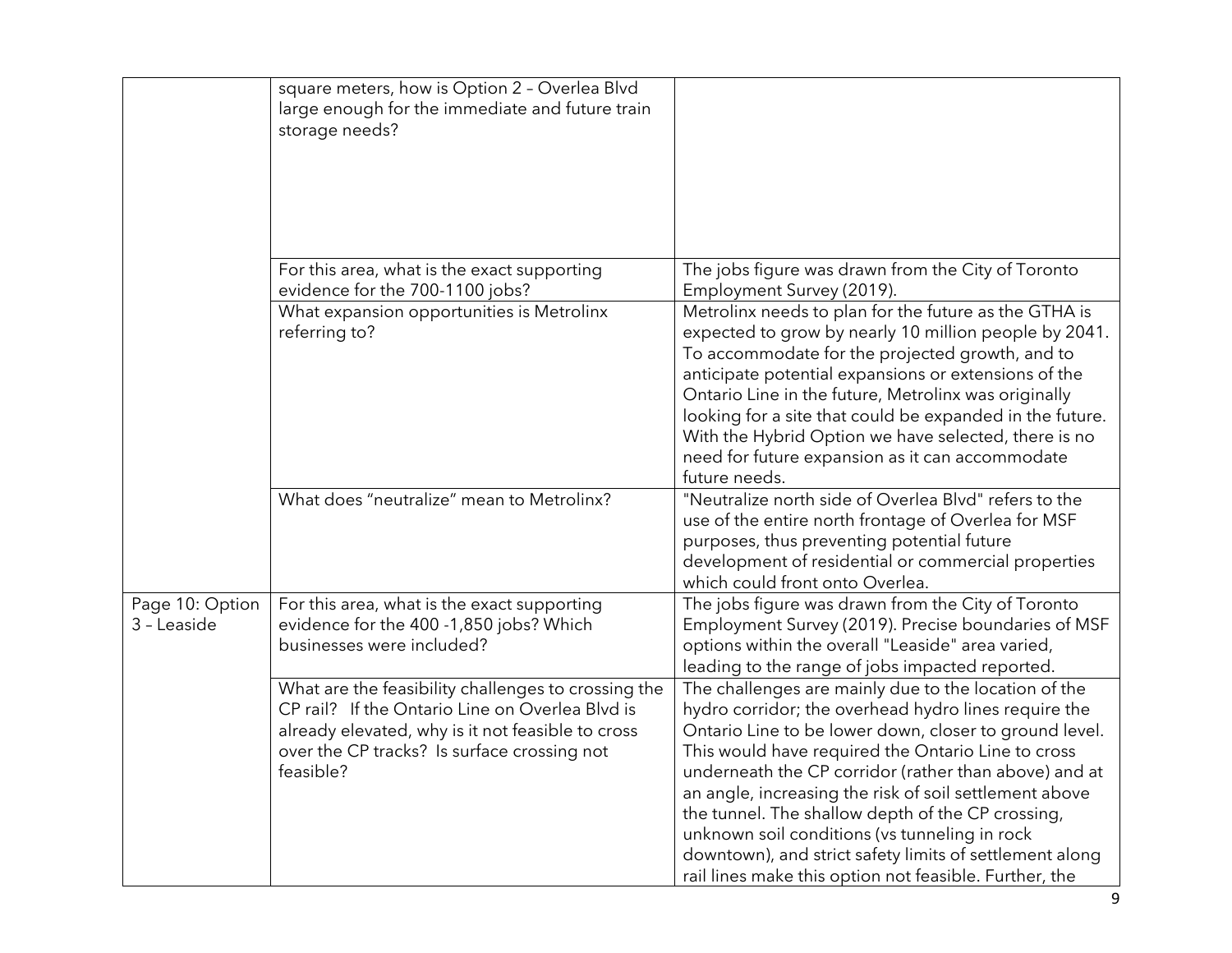|                                                     |                                                                                                                                                                                                                                                                                                                                                                                    | corridor is under federal jurisdiction and therefore<br>beyond the province's power to expedite an<br>agreement in time. Surface or level crossing of the CP<br>tracks with automated and unattended train<br>operations is not possible as it would require the<br>heavy rail operations to stop to accommodate the<br>Ontario Line or alternatively delay the transit<br>operations.                                                                                                                                          |
|-----------------------------------------------------|------------------------------------------------------------------------------------------------------------------------------------------------------------------------------------------------------------------------------------------------------------------------------------------------------------------------------------------------------------------------------------|---------------------------------------------------------------------------------------------------------------------------------------------------------------------------------------------------------------------------------------------------------------------------------------------------------------------------------------------------------------------------------------------------------------------------------------------------------------------------------------------------------------------------------|
|                                                     | If this area is 408,600 square meters, how does<br>this land size lead to a "less ideal layout for train<br>operations"?                                                                                                                                                                                                                                                           | The basic area requirement is met, but the connection<br>track and shape (see notes above) are not ideal. The<br>note on irregular shaped parcels is flagging a potential<br>issue with the large, irregularly shaped land parcels<br>that could make designing an efficient yard layout<br>more challenging. Note that this option was picked for<br>further evaluation at this phase in the assessment.                                                                                                                       |
|                                                     | If only 175,000 square meters is needed, why<br>would the Canada Post distribution site be<br>impacted?                                                                                                                                                                                                                                                                            | Along the same lines as the earlier responses related<br>to size, the area shown for Option 3 is indicative of a<br>range of potential lands that an MSF could occupy at<br>that site. As with Option 2, in the long list a much<br>larger area was shown, but the final design was<br>optimized to minimize community impacts and<br>setback from the street (Overlea Boulevard for Option<br>2 and Laird Drive for Option 3). This optimized design<br>for Option 3 would have impacted the Canada Post<br>distribution site. |
| Page 11: Option<br>4 - Flemington<br>Hydro Corridor | Why was this option contemplated? As<br>previously stated, with the setbacks and height<br>restrictions, not much can be built within a hydro<br>transmission corridor. Was this site really an<br>option given these challenges?<br>It should be noted that the site area for this<br>option is 124,680 square meters and Metrolinx<br>has considered this site not large enough. | This option was originally included because its<br>rectangular land shape and proximity to the Ontario<br>Line mainline made it a potential candidate, but it did<br>not pass beyond the long list phase and was screened<br>out.                                                                                                                                                                                                                                                                                               |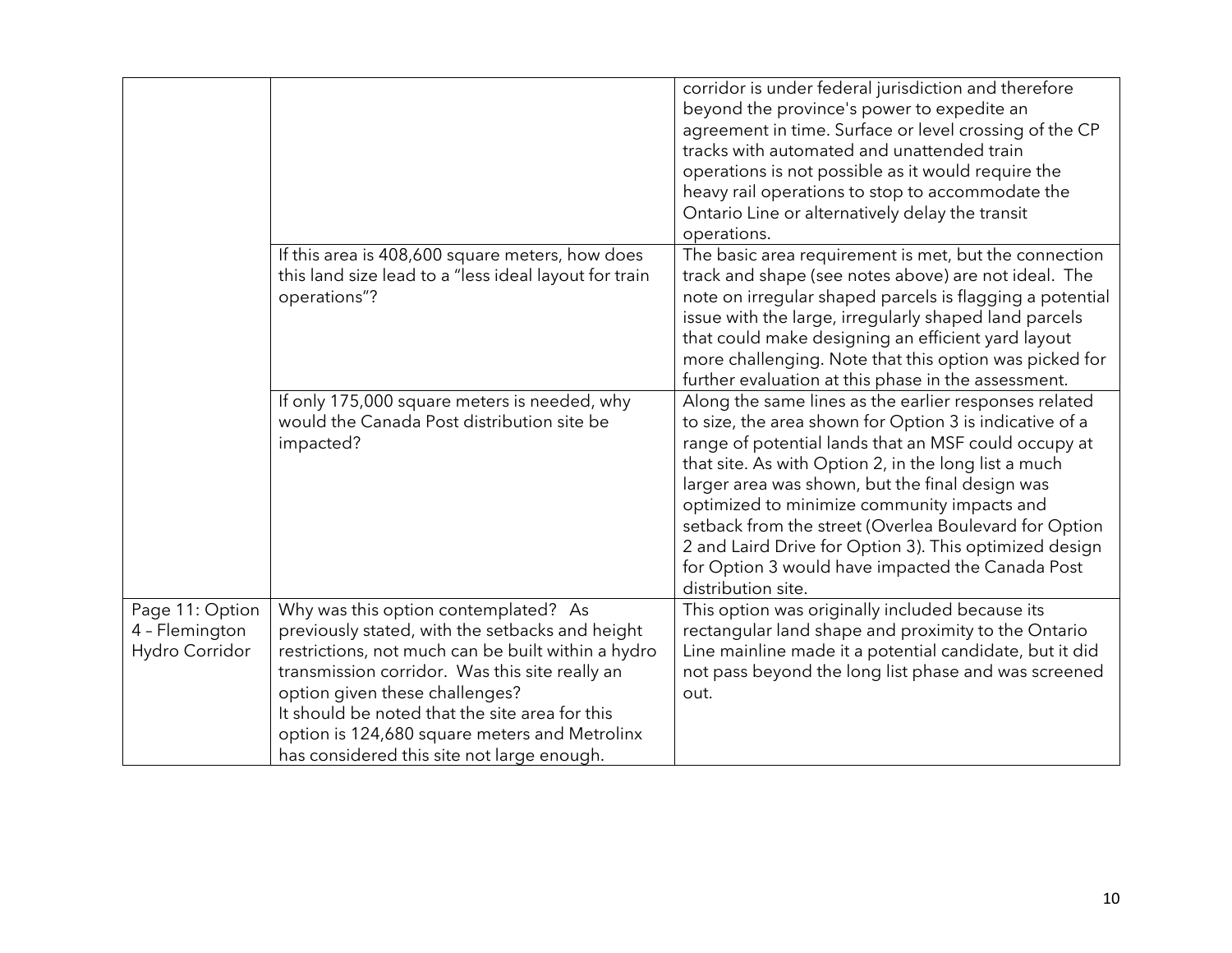| Page 12: Option<br>5 - Science<br>Centre | Why was this option contemplated? The site<br>area was only 85,076 square meters and the<br>Science Centre is a tourist destination that would<br>negatively impact students from across the GTA.<br>This site should not count as an option.     | This option was originally included because its zoning<br>and proximity to the Ontario Line mainline made it a<br>potential candidate, but it did not pass beyond the<br>long list phase and was screened out.                                                                                                                                                                                                                                                                                                                                                                                            |
|------------------------------------------|---------------------------------------------------------------------------------------------------------------------------------------------------------------------------------------------------------------------------------------------------|-----------------------------------------------------------------------------------------------------------------------------------------------------------------------------------------------------------------------------------------------------------------------------------------------------------------------------------------------------------------------------------------------------------------------------------------------------------------------------------------------------------------------------------------------------------------------------------------------------------|
| Page 13: Option<br>6 - Celestica         | Another positive aspect of this site, is that it is<br>located at the end of the Ontario Line.                                                                                                                                                    | An end-of-line MSF is actually less desirable from an<br>operations perspective. Each morning trains are<br>dispatched throughout the 15.6 kilometre line to<br>ensure a more even service during "ramp-up" and<br>gives the operator more flexibility to take trains out of<br>service in between peak periods. The TTC benefits<br>from mid-line yard storage at their Wilson,<br>Greenwood, and Davisville yards to achieve the same<br>objectives. GO's Don and Willowbrook maintenance<br>yards are similarly located to improve the efficiency of<br>shifting from peak to off-peak service levels. |
|                                          | The site area is 167,779 square meters - with this<br>land size, why is this site not large enough for<br>future train yard needs, especially when<br>Option 2 - Overlea was considered large<br>enough?                                          | This is another example of where size isn't the only<br>factor when determining capacity and operational<br>efficiency. At this location, compared to Site 2 Overlea,<br>the square shape of the site would result in a very<br>inefficient use of space and it would be challenging to<br>fit the opening day train storage needs, let alone<br>futureproof for growth.                                                                                                                                                                                                                                  |
|                                          | It should be noted that the above does not depict<br>entire Celestica site. It is 230,032.76 square<br>meters based on Geowarehouse property<br>database. Why was the entire Celestica site not<br>contemplated Metrolinx's geographical outline? | The boundaries shown are indicative. The project team<br>considered the site as a whole, taking into<br>consideration the valley slope to the west of the site.                                                                                                                                                                                                                                                                                                                                                                                                                                           |
|                                          | Why was this site screened out and not short<br>listed? Is it because it is owned by a<br>wellconnected wealthy developer and political<br>donor?                                                                                                 | Locating an MSF on one of the four corners of what will<br>be one of the busiest transit interchange stations in the<br>country was not advisable from a planning<br>perspective. It is estimated that by 2041,<br>approximately 5,800 people will be using Science<br>Centre Station during the busiest travel hour. Less than<br>half of that number are transfers between Line 5 and<br>Ontario Line, the majority being walk-ins from the<br>neighbourhood and bus connections. The success of                                                                                                        |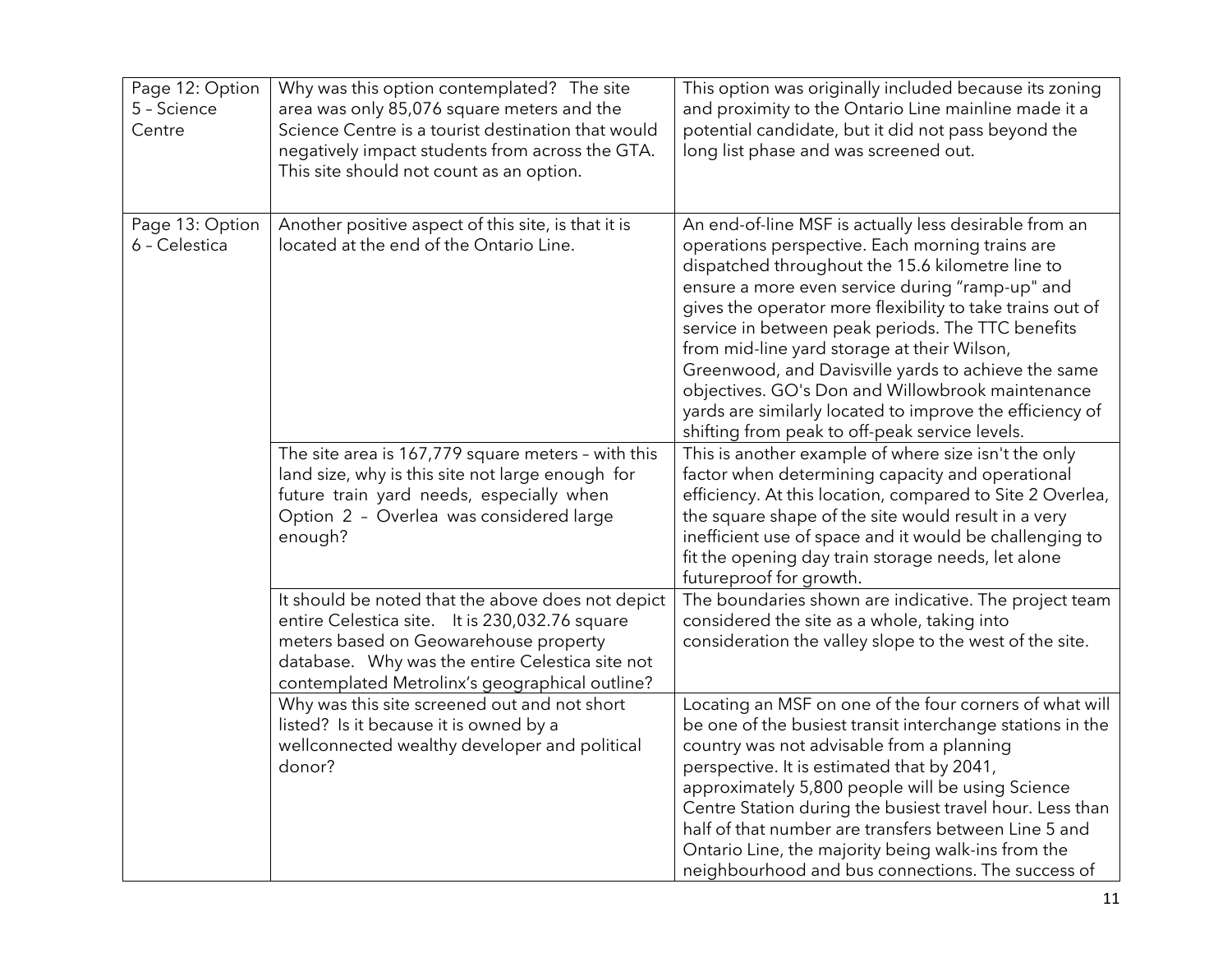|                                 |                                                                                                                                                                                                                                                                                                                                                                                                                            | this project relies on supporting population growth at<br>the station itself.                                                                                                                                                                                                                                                                                                                                                                                                                              |
|---------------------------------|----------------------------------------------------------------------------------------------------------------------------------------------------------------------------------------------------------------------------------------------------------------------------------------------------------------------------------------------------------------------------------------------------------------------------|------------------------------------------------------------------------------------------------------------------------------------------------------------------------------------------------------------------------------------------------------------------------------------------------------------------------------------------------------------------------------------------------------------------------------------------------------------------------------------------------------------|
| Page 14: Option<br>7 - Wynford  | For this area, what is the exact supporting<br>evidence for the 2,100 jobs?<br>The land size is 168,970 square meters - why is<br>this site not large enough for train yard needs?<br>For the Celestica site, it was stated that that site<br>was not large enough for future train storage<br>needs but ok for existing train yard needs -<br>option 7 is relatively equal to the Celestica site.<br>Why the discrepancy? | The jobs figure was drawn from the City of Toronto<br>Employment Survey (2019).<br>As discussed in previous comments regarding MSF<br>size versus layout and geometry, yard surface area/size<br>is not the only determinant of whether a yard can<br>feasibly accommodate the required fleet size. In the<br>case of Wynford, the site geometry is highly irregular,<br>leading to an inefficient layout that is insufficient to<br>accommodate storage needs.                                            |
| Page 15: Option<br>8 - Railside | For this area, what is the exact supporting<br>evidence for the 1,600 jobs?<br>Even though this site area is 349,795 square<br>meters, the potential development along<br>Lawrence will be neutralized? How does this<br>make sense in context when only 175,000 square<br>meters is needed?                                                                                                                               | The jobs figure was drawn from the City of Toronto<br>Employment Survey (2019).<br>The possibility for neutralization of development<br>potential along Lawrence was dependent on final<br>facility/yard layout.                                                                                                                                                                                                                                                                                           |
|                                 | Why was this option carried forward and not<br>Option 6 - Celestica? Given the distance from<br>the mainline and associated costs, seems like this<br>option does not make any sense.                                                                                                                                                                                                                                      | As previously discussed, Option 6 - Celestica<br>significantly reduces the potential for population<br>growth in the immediate vicinity of one of the busiest<br>transit stations in the country, and cannot be<br>considered a sound planning decision. Although<br>Option 8 - Railside poses additional costs due to<br>distance from the mainline, the large size and<br>rectangular shape of the site allow for flexibility in<br>determining an efficient layout, as well as compatible<br>land uses. |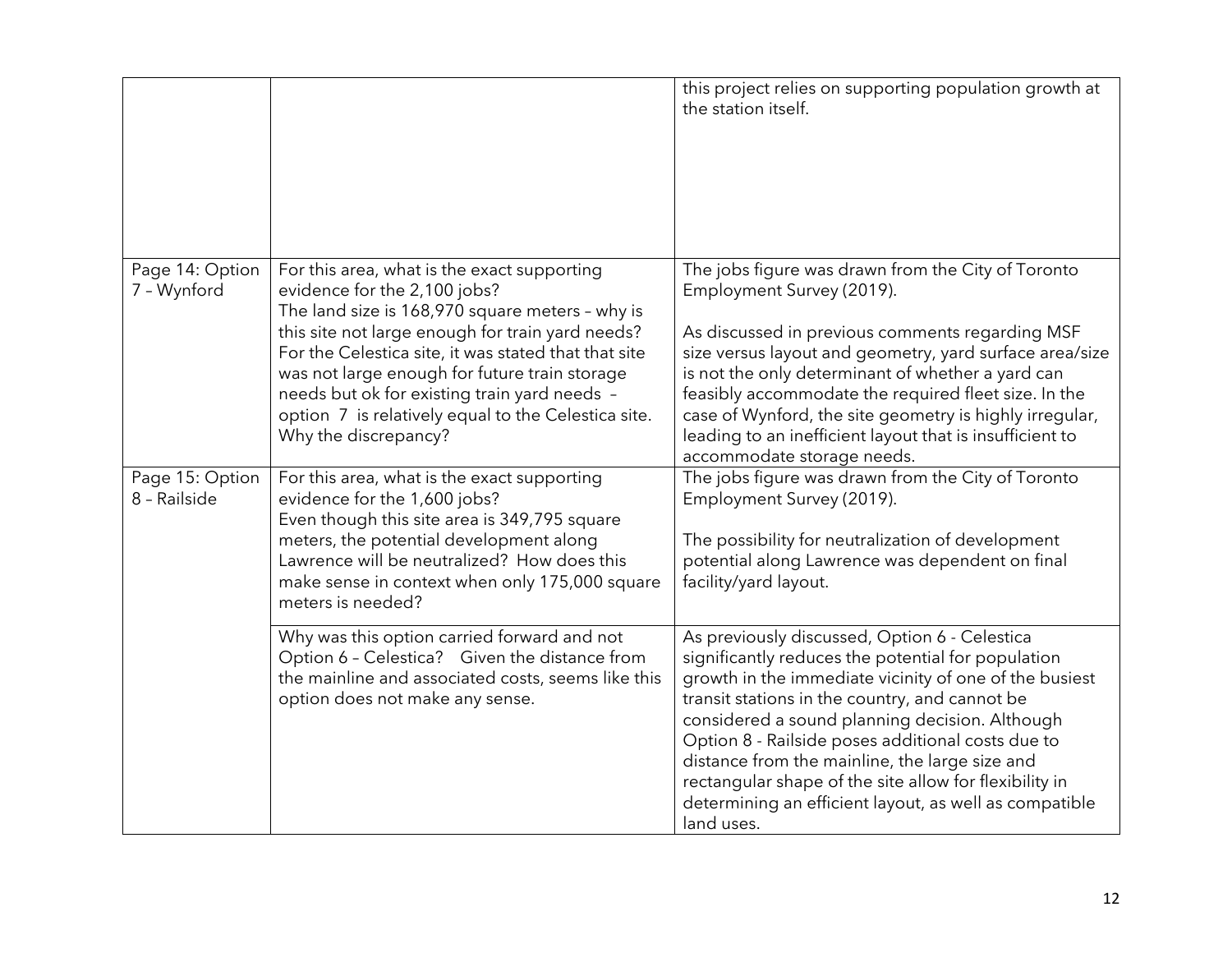| Page 16: Option<br>9 - Greenwood<br>Yard                                       | Was the train yard located in the community<br>before or after residents? When is the TTC<br>abandoning the Greenwood Yard?<br>Noted that the Greenwood Yard is 147,848<br>square meters; however according to Metrolinx,<br>will be constrained for future expansion.                                                                                                                          | Greenwood Yard was opened with Line 2 Bloor-<br>Danforth in 1966. The community around the yard<br>long preceded its construction. TTC currently has no<br>plans to cease operations at Greenwood Yard and the<br>cost to construct TTC a new replacement yard was<br>included as one of the many reasons this site was not<br>advanced beyond the short list.                                                                                                                                |
|--------------------------------------------------------------------------------|-------------------------------------------------------------------------------------------------------------------------------------------------------------------------------------------------------------------------------------------------------------------------------------------------------------------------------------------------------------------------------------------------|-----------------------------------------------------------------------------------------------------------------------------------------------------------------------------------------------------------------------------------------------------------------------------------------------------------------------------------------------------------------------------------------------------------------------------------------------------------------------------------------------|
| Page 17: Long-<br>list Screening<br>Summary                                    | In a previous Metrolinx documentation, it was<br>stated that "sites 4 to 9 were removed on the<br>basis of the professional judgement of the<br>project's transit specialists" - what criteria and<br>analysis was this professional judgement based<br>on? Was any in depth analysis completed before<br>this judgement call was made?                                                         | See rationale provided in the previous pages of the<br>May 27 presentation and clarifications offered in this<br>response. Sites 4 to 9 were removed on the basis of<br>the site's ability to accommodate the required fleet<br>size, its distance to the mainline, and land use<br>considerations.                                                                                                                                                                                           |
| Page 17: Long-<br>list Screening<br>Summary -<br>Distance from<br>Mainline     | How is Wicksteed option 190m from the<br>mainline? Is it not adjacent?                                                                                                                                                                                                                                                                                                                          | When the long list was assessed, the mainline was<br>travelling along Overlea for its entire length, consistent<br>with the Initial Business Case (2019). The route was<br>shifted to its current location after weighing the<br>technical challenges of crossing the alignment under<br>the Hydro corridor further east at Don Mills as well as<br>assessing the additional community impacts east of<br>Beth Nealson. The short list evaluation reflects the<br>current mainline alignment. |
| Page 17: Long-<br>list Screening<br>Summary -<br>Space for 10<br><b>Trains</b> | Overlea is 147,420 square meters and it is stated<br>that it has the space for 10 more trains.<br>Celestica, Wynford and Greenwood Yard site<br>area is equal or greater than Overlea and it is<br>stated that these three locations do not have<br>enough space for 10 more trains - how can it be<br>summarized that Overlea has enough space<br>when it is smaller than these three options? | See responses above regarding yard capacity<br>considerations. Yard capacity is heavily influenced by<br>site geometry and layout (shape), not solely on the<br>basis of size.                                                                                                                                                                                                                                                                                                                |
| Page 20:<br>Shortlist<br>Evaluation<br>Summary -<br>Strategic                  | <b>Surface Transportation Impacts:</b><br>Site 1 - Wicksteed - Are underpasses not<br>feasible? The Ontario Line is already elevated in<br>this area, why is it not feasible to cross over the<br>CP tracks?                                                                                                                                                                                    | All MSF options are assumed to be at ground level<br>with the mainline ramping down to grade. Site 1 would<br>therefore require permanently closing the north leg of<br>Beth Nealson and east leg of Wicksteed Ave. A 600-<br>700 m road tunnel would be required which was not<br>considered to be feasible for cost, safety,<br>constructability, and pedestrian/cyclist experience                                                                                                         |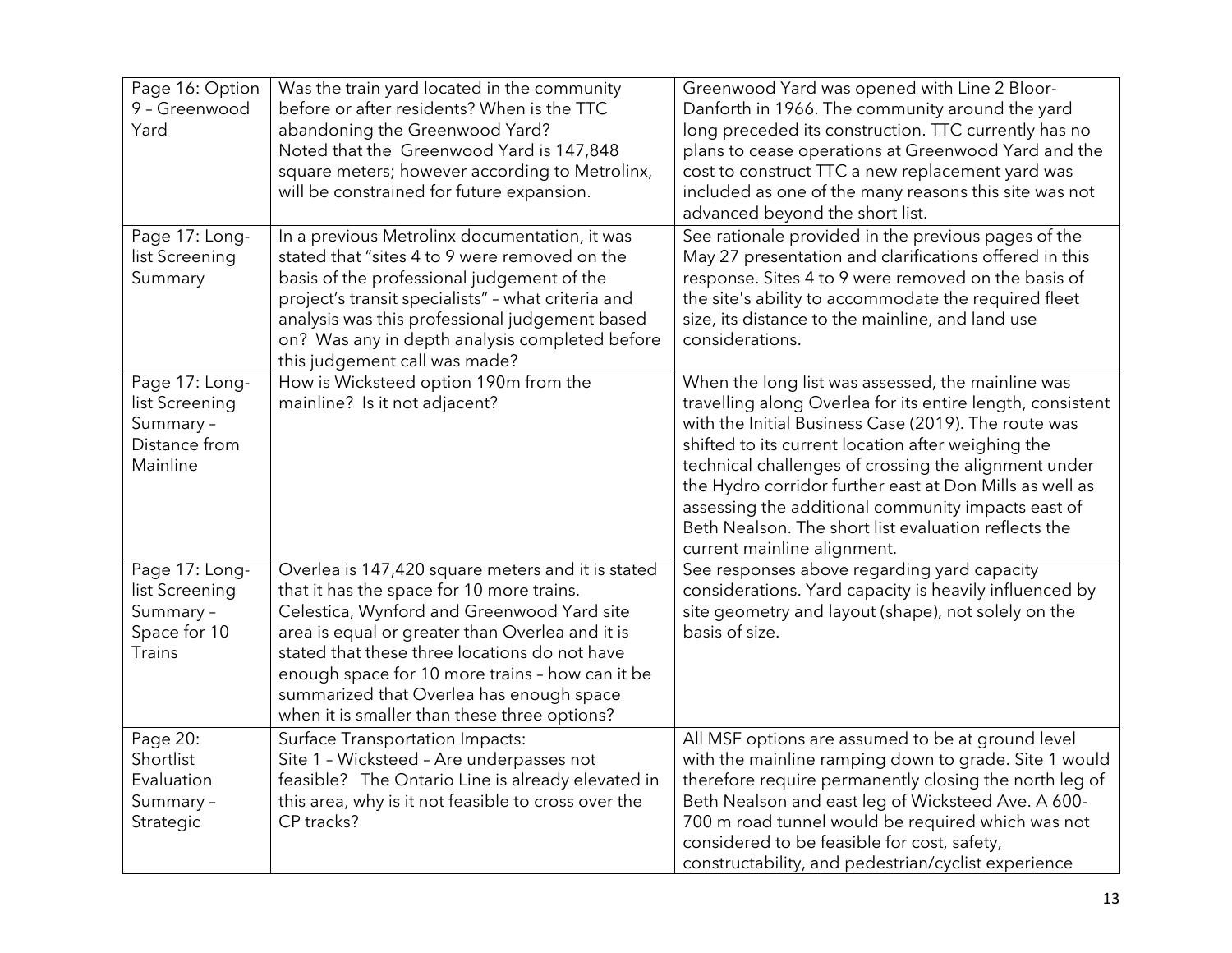|                                                                                                                                                                                                                                                                                                                                |                            |                       |                                                                       | reasons.                                                                                                                                                                                                                                                                                                                                                                                                                                                                                                                                                                                                                                                         |
|--------------------------------------------------------------------------------------------------------------------------------------------------------------------------------------------------------------------------------------------------------------------------------------------------------------------------------|----------------------------|-----------------------|-----------------------------------------------------------------------|------------------------------------------------------------------------------------------------------------------------------------------------------------------------------------------------------------------------------------------------------------------------------------------------------------------------------------------------------------------------------------------------------------------------------------------------------------------------------------------------------------------------------------------------------------------------------------------------------------------------------------------------------------------|
|                                                                                                                                                                                                                                                                                                                                |                            |                       |                                                                       | The location of the hydro corridor and the overhead<br>hydro lines require the Ontario Line to be lower down,<br>closer to ground level. Therefore the Ontario Line<br>would have to cross underneath the CP corridor<br>(rather than above) and at an angle, increasing the risk<br>of soil settlement above the tunnel. The shallow depth<br>of the CP crossing, unknown soil conditions (vs<br>tunneling in rock downtown), and strict safety limits of<br>settlement along rail lines make this option not<br>feasible. Further, the corridor is under federal<br>jurisdiction and therefore beyond the province's<br>power to expedite an agreement in time |
| <b>Business Impacts:</b><br>How is the "8 fold indirect" multiple derived at for<br>Site 1 - Wicksteed and Site 3 - Leaside? Is this<br>number substantiated with an in depth analysis of<br>each businesses vendors, customers, suppliers,<br>etc.? It is arbitrary to apply a multiple in the<br>absence of proper analysis. |                            |                       |                                                                       | As noted earlier, additional analysis was undertaken to<br>understand the "flight risk" of businesses that would<br>be impacted by any one option. Prior to stakeholder<br>outreach, the Project Team referred to the 2019 City of<br>Toronto Employment Survey, which collects business<br>name, sector, and employment numbers (full and part<br>time) annually. The jobs impacted in the Wicksteed<br>industrial area are mostly manufacturing involved in                                                                                                                                                                                                    |
| Site                                                                                                                                                                                                                                                                                                                           | Area<br>(Square<br>Meters) | Jobs per<br>Metrolinx | Jobs When<br>Equating<br>Site Area to<br>175,000<br>Square<br>Meters* | the production of specialized products. The high cost<br>of land within Toronto and a dwindling supply of large<br>lots zoned for heavy industry and close to highways<br>presents a significant risk of permanent relocation of<br>some or all of these businesses outside the region,<br>province, or country.                                                                                                                                                                                                                                                                                                                                                 |
| Option 1 - Wicksteed                                                                                                                                                                                                                                                                                                           | 188,018                    | 900                   | 838                                                                   | The 'employment multiplier' is an industry standard                                                                                                                                                                                                                                                                                                                                                                                                                                                                                                                                                                                                              |
| Option 2 - Overlea Blvd                                                                                                                                                                                                                                                                                                        | 147,420                    | 1,100                 | 1,306                                                                 | practice to quantify the ripple effect of employment                                                                                                                                                                                                                                                                                                                                                                                                                                                                                                                                                                                                             |
| Option 3 - Leaside                                                                                                                                                                                                                                                                                                             | 408,600                    | 1,900                 | 814                                                                   | lost by sector on the economy. For example, the                                                                                                                                                                                                                                                                                                                                                                                                                                                                                                                                                                                                                  |
| Option 8 - Railside                                                                                                                                                                                                                                                                                                            | 349,795                    | 1,600                 | 800                                                                   | closing of a manufacturing business and retail store,<br>which each employ 100 people, would result in a                                                                                                                                                                                                                                                                                                                                                                                                                                                                                                                                                         |
| Option 9 - Greenwood Yard                                                                                                                                                                                                                                                                                                      | 147,848                    |                       | ÷.                                                                    | direct job loss of 100 people from each facility.                                                                                                                                                                                                                                                                                                                                                                                                                                                                                                                                                                                                                |
|                                                                                                                                                                                                                                                                                                                                |                            |                       |                                                                       | However, closing the manufacturing business would                                                                                                                                                                                                                                                                                                                                                                                                                                                                                                                                                                                                                |
| * calculated by 900 / 188,018 x 175,000 = 838                                                                                                                                                                                                                                                                                  |                            |                       |                                                                       | cause a higher indirect jobs lost (almost seven times                                                                                                                                                                                                                                                                                                                                                                                                                                                                                                                                                                                                            |
|                                                                                                                                                                                                                                                                                                                                |                            |                       |                                                                       | greater than closure of the retail business) because                                                                                                                                                                                                                                                                                                                                                                                                                                                                                                                                                                                                             |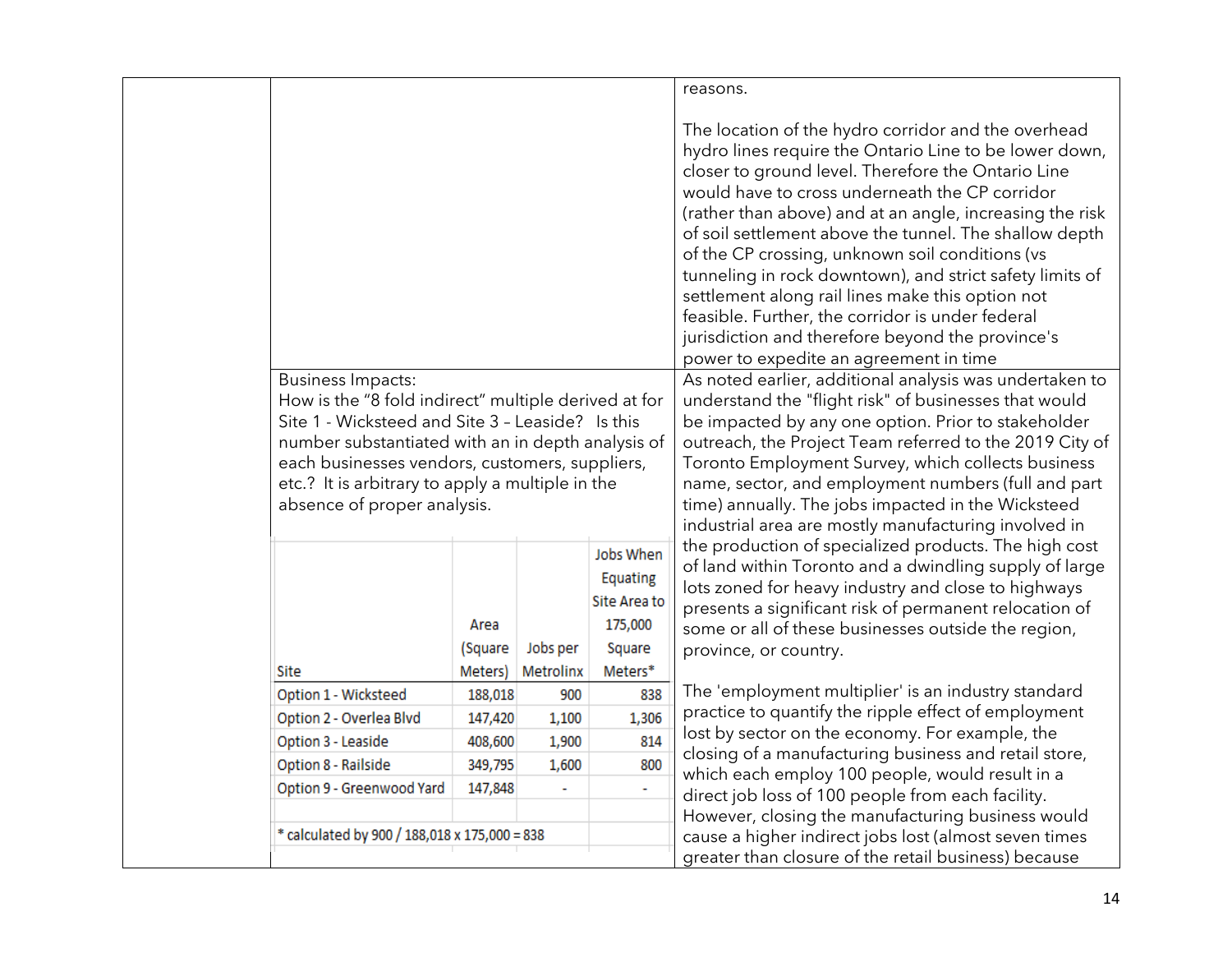| manufacturing production has more linkages and<br>would ripple more widely throughout the job market.<br>Estimates vary by jurisdiction and research body but all<br>hover around 1:8 ratio for 'durable' manufacturing<br>such as those located in the Wicksteed industrial park.<br>In contrast, retail job losses have a much smaller<br>impact, in the range of 1:1 to 1:2.                                                                                                                                                                                                                                                                                                                                                        |
|----------------------------------------------------------------------------------------------------------------------------------------------------------------------------------------------------------------------------------------------------------------------------------------------------------------------------------------------------------------------------------------------------------------------------------------------------------------------------------------------------------------------------------------------------------------------------------------------------------------------------------------------------------------------------------------------------------------------------------------|
| Why is there not a multiple not being applied<br>Based on the 2019 Toronto Employment Survey, over<br>to Site 2 - Overlea? Are there no indirect jobs<br>90% of employees potentially displaced by Option 2<br>are service or retail with a multiplier of less than 2.<br>While the number of businesses that would need to be<br>relocated are much higher than Site 1, the type and<br>size of businesses impacted significantly reduces the<br>risk of permanent closure. Further, Metrolinx has<br>committed to assisting each and every business and<br>service impacted by the Ontario Line in Thorncliffe<br>Park to relocate within or near the community with<br>appropriate compensation for any interruption in<br>service. |
| What site area are these jobs based on? Are all<br>Estimated employment impact based on the site<br>boundaries identified in the preceding pages of the<br>the employers listed in the geographical area<br>May 27 presentation using the City of Toronto<br>Employment Survey (2019).<br>Job numbers cannot be directly scaled up or down on<br>a per-square-metre basis to compare sites. Job density                                                                                                                                                                                                                                                                                                                                |
| to the businesses in Overlea?                                                                                                                                                                                                                                                                                                                                                                                                                                                                                                                                                                                                                                                                                                          |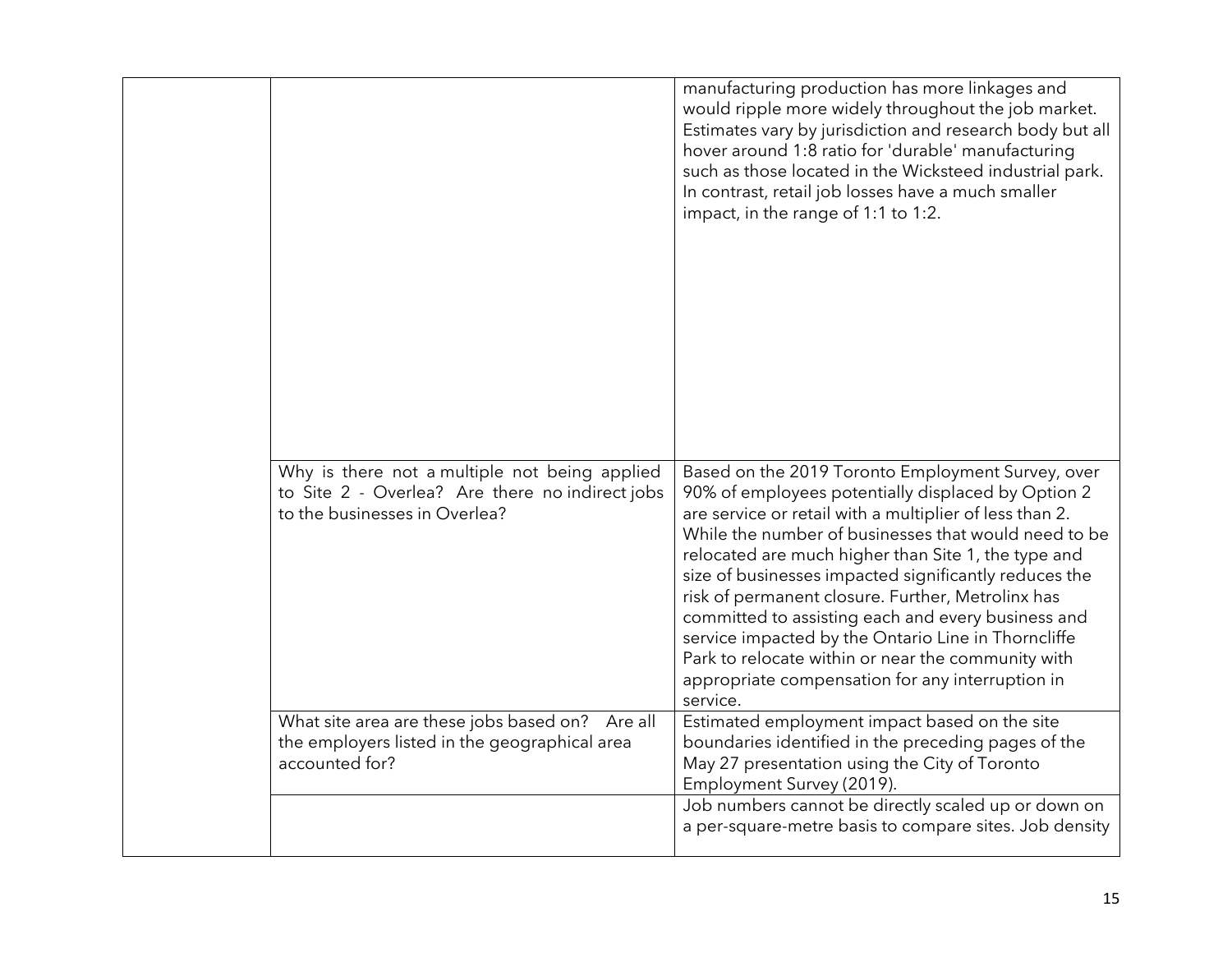| In an attempt to equate the job numbers given<br>the material variance in the site areas, the job<br>numbers are as follows: | per unit area varies significantly on the basis of<br>employment category (for instance retail, commercial<br>office, commercial services, warehousing,<br>manufacturing), building height, etc. We used real<br>data in our calculations based on potential jobs<br>impacted.<br>Additionally, as previously discussed, the size of an<br>MSF site cannot be fixed at any specific number of<br>square metres for comparison, as the efficiency of a<br>site also depends on its shape and the nature of its<br>connection to the mainline.                                                                                                                                                                                                                     |  |
|------------------------------------------------------------------------------------------------------------------------------|------------------------------------------------------------------------------------------------------------------------------------------------------------------------------------------------------------------------------------------------------------------------------------------------------------------------------------------------------------------------------------------------------------------------------------------------------------------------------------------------------------------------------------------------------------------------------------------------------------------------------------------------------------------------------------------------------------------------------------------------------------------|--|
| Community Impacts:<br>What major impacts did you identify for Site 2 -<br>Overlea?                                           | As outlined on Page 9, this included major impacts to<br>the neighbourhood, commercial businesses,<br>institutions and industrial business as well as limitation<br>to future commercial and residential development on<br>the north side of Overlea Boulevard.<br>Furthermore, as the site selection process advanced,<br>the project team underwent a thorough socio-<br>economic assessment to document the unique role the<br>business community plays in the broader Thorncliffe<br>Park neighbourhood. This was done to ensure that the<br>decision-makers at Metrolinx were presented with the<br>full picture of the challenges should Site 2 be selected,<br>and the need to ensure mitigation strategies are<br>implemented to minimize these impacts. |  |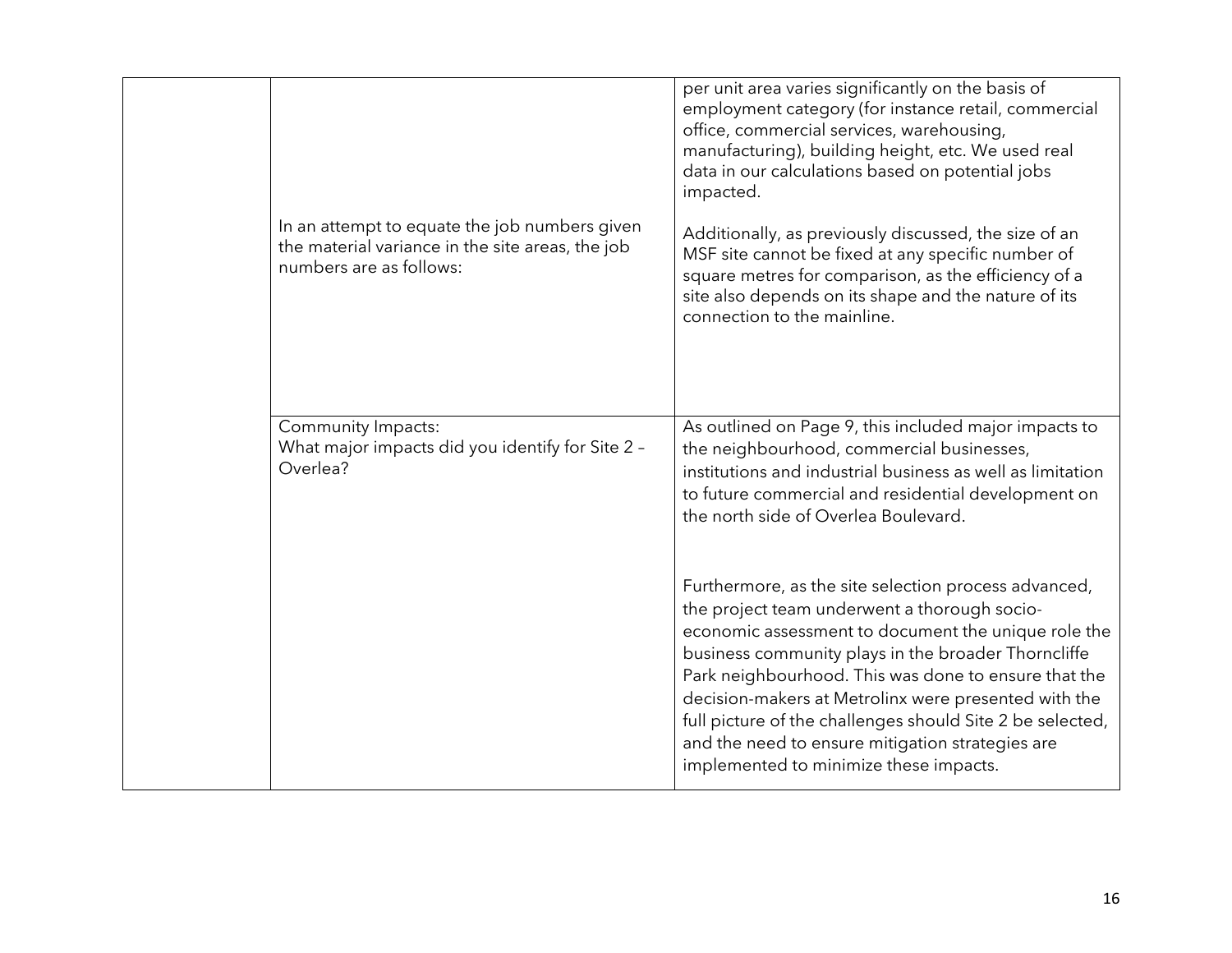|                                                                                   | Environmental Impacts:<br>It is noted that Site 9 - Greenwood was a<br>"former landfill site" and requires "extensive<br>remediation" - 40 Beth Nealson Dr located in the<br>Site 1 - Wicksteed was a former landfill site as<br>well. Does it not require extensive remediation<br>as well? | Yes, any former landfill site would require<br>environmental remediation. However, the entirety of<br>Site 9 - Greenwood was a former landfill site, as<br>opposed to only a portion of Site 1 - Wicksteed (i.e. 40<br>Beth Nealson Dr), resulting in lower remediation costs<br>as compared to Site 9.                                                                                                                                                                                                                                                                                                                                       |
|-----------------------------------------------------------------------------------|----------------------------------------------------------------------------------------------------------------------------------------------------------------------------------------------------------------------------------------------------------------------------------------------|-----------------------------------------------------------------------------------------------------------------------------------------------------------------------------------------------------------------------------------------------------------------------------------------------------------------------------------------------------------------------------------------------------------------------------------------------------------------------------------------------------------------------------------------------------------------------------------------------------------------------------------------------|
| Page 20:<br>Shortlist<br>Evaluation<br>Summary -<br>Financial                     | What does the triangle denote? Why does Site 9<br>- Greenwood have three triangles?                                                                                                                                                                                                          | Triangles indicated an upward arrow representing the<br>order-of-magnitude cost premium over the other<br>alternatives evaluated. For Site 9 - Greenwood, this<br>was largely due to the cost of relocating TTC<br>maintenance operations to another site.                                                                                                                                                                                                                                                                                                                                                                                    |
| Page 20:<br>Shortlist<br>Evaluation<br>Summary -<br>Deliverability<br>and Options | Constructability:<br>For Site 2 - Overlea, what "additional hydro<br>corridor crossings" is being referred to?<br>What is the impact of "additional hydro<br>crossings"?                                                                                                                     | This refers to the additional track crossings below the<br>hydro corridor during regular operation of the MSF.<br>While Metrolinx is not of the opinion that crossing<br>electric trains under high voltage transmission lines<br>poses a significant conflict to Hydro One's operations,<br>each crossing requires close consultation and<br>negotiation of access agreements, which pose a risk to<br>the schedule of the Ontario Line construction.                                                                                                                                                                                        |
| Page 21:<br><b>Refined Shortlist</b><br>Options                                   | What specific "additional design work" was<br>undertaken?                                                                                                                                                                                                                                    | To allow a more detailed assessment of the benefits<br>and costs of Options 1 and 2 carried forward from the<br>short list evaluation, the project team completed<br>additional design work. This included laying out the<br>internal track circulation, storage tracks, maintenance<br>buildings, parking, access roads, fence, mainline<br>connection, and the station in Thorncliffe Park. This<br>was required to inform a deeper dive into the costs-<br>benefits of each option - community impacts/benefits,<br>business impacts, noise and vibration, cost,<br>operational challenges, etc. - in order to support<br>decision-makers. |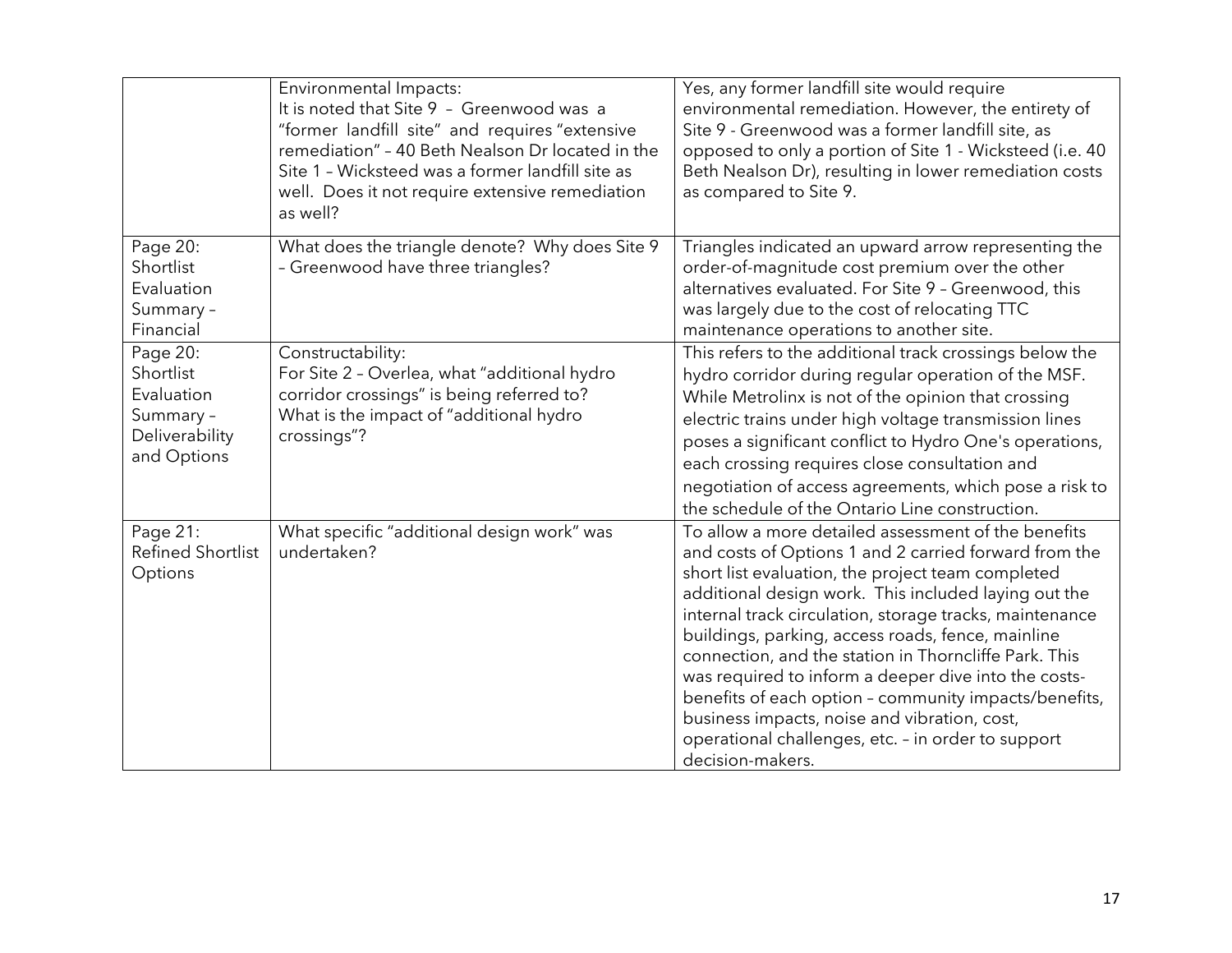| What "community and environmental impacts"<br>were minimized? | Site 1: The internal layout was revised to pull back the<br>MSF limits from the valley slope. This was based on<br>new information received through geomorphological<br>modelling completed by Metrolinx in consultation with<br>the Toronto Region Conservation Authority (TRCA).<br>Specifically, the findings indicated that the existing<br>developed area abutting the east and north valley<br>limits - which was assumed for the initial MSF design<br>for Site 1 - were non-compliant with current TRCA<br>regulations. This further constrained the site and<br>partially explains why the "Revised Wicksteed Option"<br>shows additional lands west of the CP corridor (for<br>parking).                                                                                                                                                                                                                                                                                                                                                                                                                      |
|---------------------------------------------------------------|-------------------------------------------------------------------------------------------------------------------------------------------------------------------------------------------------------------------------------------------------------------------------------------------------------------------------------------------------------------------------------------------------------------------------------------------------------------------------------------------------------------------------------------------------------------------------------------------------------------------------------------------------------------------------------------------------------------------------------------------------------------------------------------------------------------------------------------------------------------------------------------------------------------------------------------------------------------------------------------------------------------------------------------------------------------------------------------------------------------------------|
|                                                               | Site 2: Following the findings from the short list<br>evaluation, the project team underwent a multi-<br>disciplinary design exercise with a focus on minimizing<br>the impact to the community and improving the<br>operational efficiency of the option. This resulted in<br>the "hybrid" shown in the presentation that combines<br>pieces of Sites 1 and 2. This was not an easy exercise<br>as this required splitting up the MSF into three pieces,<br>which presents operational challenges with few<br>modern precedents. Adding to the complexity, the<br>three pieces converge at a challenging meeting point<br>with other infrastructure, specifically a 230 kV hydro<br>corridor that serves most of Toronto's electricity, a<br>sensitive valley ecosystem, a federally regulated CP rail<br>corridor, not to mention a myriad of businesses and<br>services with unique places in the community. While<br>the resulting design still could not completely avoid<br>Thorncliffe Park and Wicksteed businesses, it greatly<br>reduced the impacts and provides a sizable buffer<br>from Overlea Boulevard. |
| What were the feasibility criteria?                           | This refers to design criteria, both Ontario Line-specific<br>and general track design and MSF operation<br>requirements. The design criteria specify, for example:<br>the provision of redundancy (i.e. a second or third                                                                                                                                                                                                                                                                                                                                                                                                                                                                                                                                                                                                                                                                                                                                                                                                                                                                                              |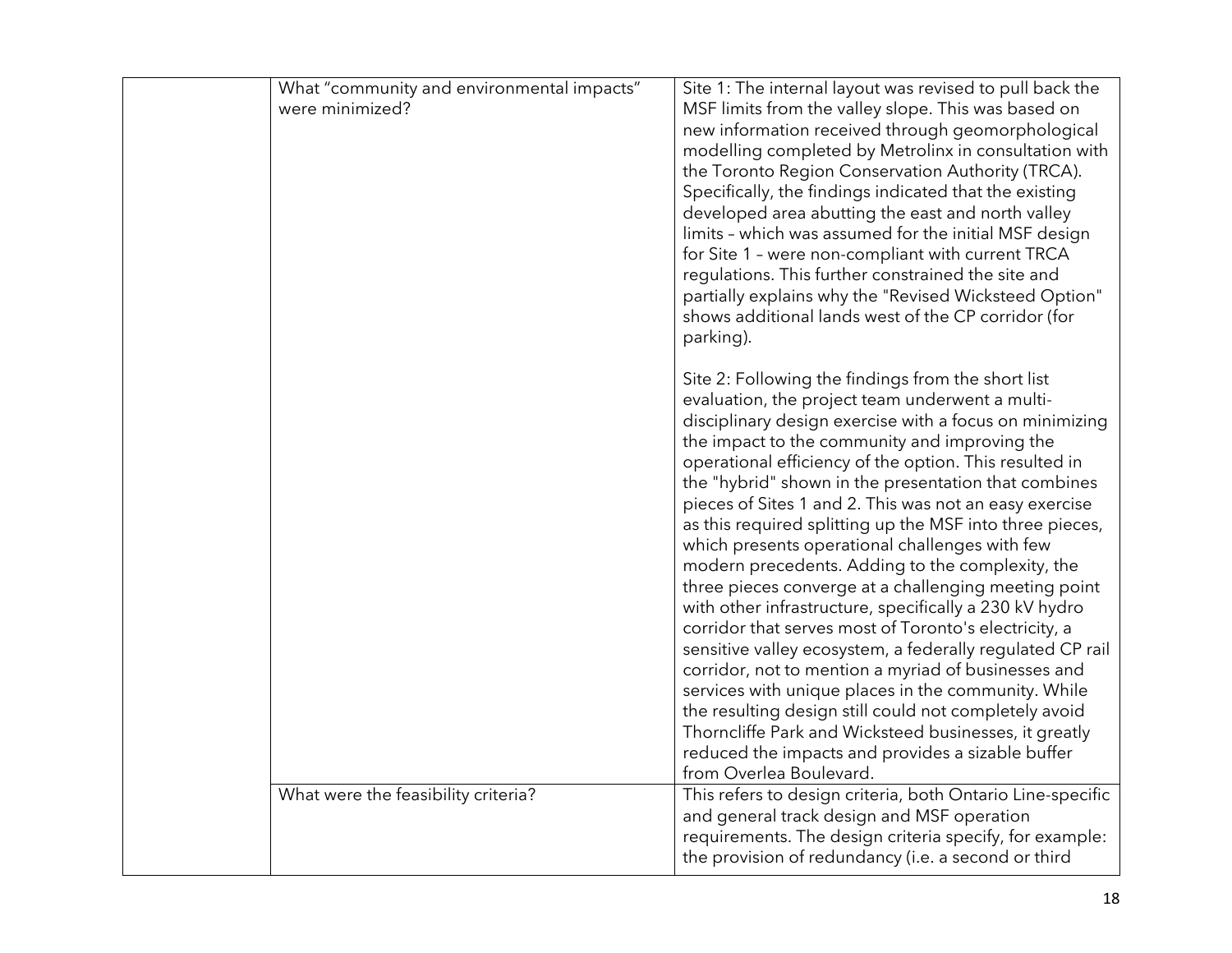|                                                |                                                                                                                                                                                                                                                                                                                                                                                                                                            | route for trains in/out/through the MSF in the event of<br>a track blockage); maximum grades and turning radii<br>of tracks; storage track length and separation;<br>minimum maintenance facilities; and emergency<br>vehicle/first responder access.                                                                                                     |
|------------------------------------------------|--------------------------------------------------------------------------------------------------------------------------------------------------------------------------------------------------------------------------------------------------------------------------------------------------------------------------------------------------------------------------------------------------------------------------------------------|-----------------------------------------------------------------------------------------------------------------------------------------------------------------------------------------------------------------------------------------------------------------------------------------------------------------------------------------------------------|
|                                                | Based on the geographical depiction, the<br>Revised Wicksteed Option (named Option 10 for<br>this analysis) is 227,897 square meters and the<br>"Hybrid" Option (named Option 11 for this<br>analysis) is 97,312 square meters. (See Appendix<br># on page ##)                                                                                                                                                                             | The long rectangular shape of portions of the Hybrid<br>Option MSF design results in a much more space-<br>efficient layout.                                                                                                                                                                                                                              |
|                                                | It is noted that the "Hybrid" Option includes, in<br>addition to 1, 2, 4 Thorncliffe Dr and 36 Overlea<br>Blvd, 18 Banigan Dr, 10 Banigan Dr and 4<br>Banigan. Are these contemplated future<br>expropriations?                                                                                                                                                                                                                            | This was an earlier sketch for the hybrid option,<br>through optimization of technical requirements the<br>lands required for transit have been minimized since<br>this analysis. That said, we are still confirming property<br>requirements around the MSF site to facilitate timely<br>completion of construction.                                     |
| Page 22:<br>Options<br>Evaluation<br>Summary   | It is noted that the "Hybrid" Option as shown on<br>page 21 includes, in addition to 1, 2, 4 Thorncliffe<br>Dr and 36 Overlea Blvd, 18 Banigan Dr, 10<br>Banigan Dr and 4 Banigan.<br>The Hybrid Option currently contemplated<br>includes 1, 2, 4 Thorncliffe Dr and 36 Overlea<br>Blvd. When combined with 40 Beth Nealson Dr<br>equates to 111,361 square meters. Are there<br>plans to expropriate more lands in the Hybrid<br>Option? | Same as above.                                                                                                                                                                                                                                                                                                                                            |
|                                                | It has been stated that 175,000 square meters,<br>equivalent to 24 soccer field is the land size<br>needed. How is Metrolinx able to utilize an area<br>with only 111,361 square meters? A site that is<br>over 36% smaller.                                                                                                                                                                                                               | Please refer to our earlier response regarding the<br>importance of site layout and geometry in determining<br>whether a potential MSF site can feasibly<br>accommodate storage for the required number of<br>trains. In particular, the long rectangular layout of<br>portions of the hybrid MSF design result in a much<br>more space-efficient layout. |
| Page 22:<br>Options<br>Evaluation<br>Summary - | Is underpass not an option for the Revised<br><b>Wicksteed Option?</b>                                                                                                                                                                                                                                                                                                                                                                     | Rather than an underpass, it would require a 600-700<br>metre road tunnel, which was not considered to be<br>feasible for safety, cost, constructability, and<br>pedestrian/cyclist experience reasons.                                                                                                                                                   |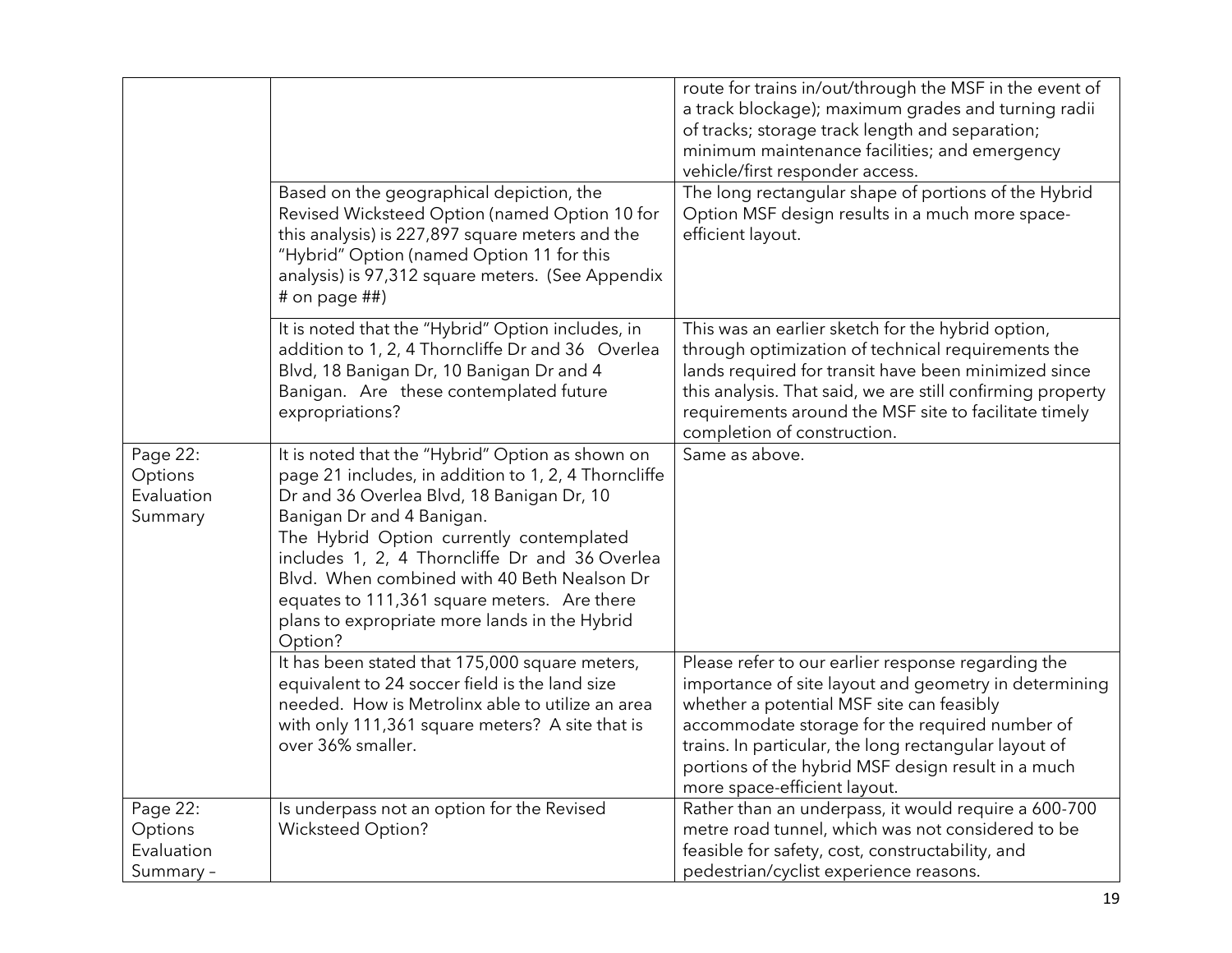| Transportation               |                                                                                              |                                            |                  |                     |                                                                                                                       |
|------------------------------|----------------------------------------------------------------------------------------------|--------------------------------------------|------------------|---------------------|-----------------------------------------------------------------------------------------------------------------------|
| Impacts                      |                                                                                              |                                            |                  |                     |                                                                                                                       |
|                              |                                                                                              |                                            |                  |                     |                                                                                                                       |
| Page 22:                     | The Revised Wicksteed Option has a site area of                                              |                                            |                  |                     | Job numbers cannot be directly scaled up or down on                                                                   |
| Options                      | 227,897 square meters compared to the Hybrid                                                 |                                            |                  |                     | a per-square-metre basis to compare sites. Job density                                                                |
| Evaluation                   | Option contemplated of 111,361 square meters.                                                |                                            |                  |                     | per unit area varies significantly on the basis of                                                                    |
| Summary -<br><b>Business</b> | Given the site area discrepancy of these two<br>options, are the jobs numbers comparable? Is |                                            |                  |                     | employment category (for instance retail, commercial<br>office, commercial services, warehousing,                     |
| Impacts                      | the Revised Wicksteed Option job numbers                                                     |                                            |                  |                     | manufacturing), building height, etc.                                                                                 |
|                              | overstated given the site area of 227,897 square                                             |                                            |                  |                     |                                                                                                                       |
|                              | meters is more than double the 111,361 square                                                |                                            |                  |                     | In particular, the types of employment primarily                                                                      |
|                              | meters Hybrid Option Selected? What is the job                                               |                                            |                  |                     | impacted by the revised Wicksteed and hybrid options                                                                  |
|                              | number for the Revised Wicksteed Option when                                                 |                                            |                  |                     | differ significantly. Most jobs impacted by the revised                                                               |
|                              | only 111,361 square meters of space is utilized?                                             |                                            |                  |                     | Wicksteed option are industrial, as compared to                                                                       |
|                              |                                                                                              |                                            |                  |                     | primarily commercial services, retail, and institutional                                                              |
|                              | When equating the site areas, the job numbers<br>are as follows:                             |                                            |                  |                     | for the hybrid option.                                                                                                |
|                              |                                                                                              |                                            |                  |                     |                                                                                                                       |
|                              |                                                                                              |                                            |                  | Jobs Whe            |                                                                                                                       |
|                              | <b>Equating S</b>                                                                            |                                            |                  |                     |                                                                                                                       |
|                              |                                                                                              |                                            |                  | Area to             |                                                                                                                       |
|                              |                                                                                              | Area                                       | Jobs per         | 175,000             |                                                                                                                       |
|                              |                                                                                              |                                            | (Square Metrolin | Square              |                                                                                                                       |
|                              | Site                                                                                         | Meters)                                    | X                | Meters <sup>®</sup> |                                                                                                                       |
|                              | Option 10 - Revised Wicksteed Option                                                         | 227,897                                    | 1,050            |                     |                                                                                                                       |
|                              | Option 12 - Hybrid Option Selected                                                           | 111,361                                    | 700              | 1,1                 |                                                                                                                       |
|                              | * calculated by 1,050 / 227,897 x 175,000 = 806                                              |                                            |                  |                     |                                                                                                                       |
|                              |                                                                                              |                                            |                  |                     |                                                                                                                       |
|                              |                                                                                              |                                            |                  |                     |                                                                                                                       |
|                              | (See Appendix 3 on page 27 Area Measurement)                                                 |                                            |                  |                     |                                                                                                                       |
| Page 22:                     |                                                                                              | In the Revised Wicksteed Option, is it not |                  |                     | Relocation of businesses located in the revised                                                                       |
| Options                      | possible to relocate any of the businesses? Do                                               |                                            |                  |                     | Wicksteed option was considered in Metrolinx's                                                                        |
| Evaluation<br>Summary -      | these businesses employ people from within the<br>immediate area?                            |                                            |                  |                     | evaluation to be challenging, because of the difficulty<br>in obtaining sufficiently-sized lands for a new industrial |
| <b>Business</b>              |                                                                                              |                                            |                  |                     | employer in the region, and either building new or                                                                    |
| <b>Relocation Risks</b>      |                                                                                              |                                            |                  |                     | retrofitting existing industrial facilities. Industrial                                                               |
|                              |                                                                                              |                                            |                  |                     | employers are also sensitively dependent on their                                                                     |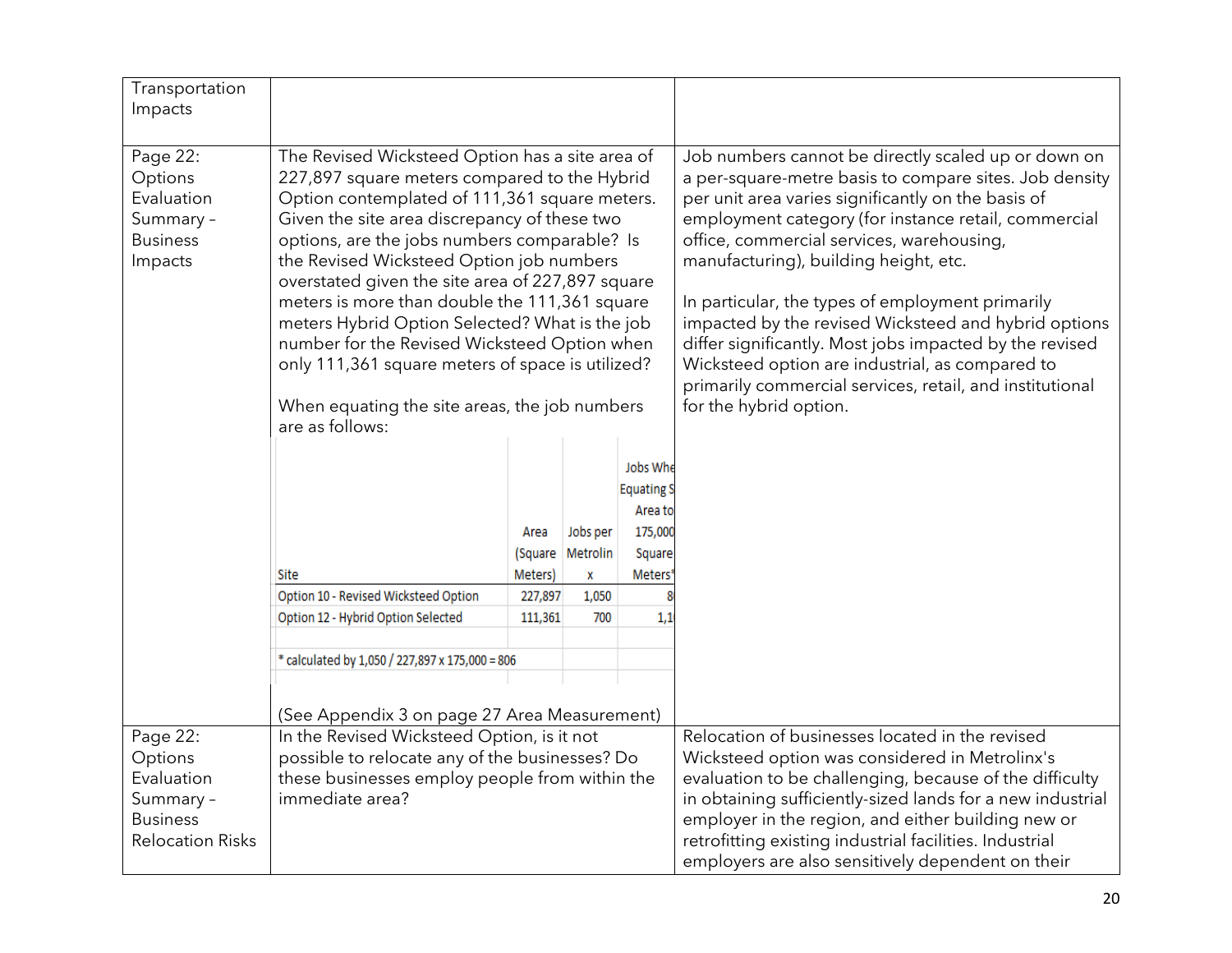|                                                                        |                                                                                                                                                                                                                                                                                                                                                                                                                                                                                                                                                               | supply chain, including proximity to supplier<br>businesses.                                                                                                                                                                                                                  |
|------------------------------------------------------------------------|---------------------------------------------------------------------------------------------------------------------------------------------------------------------------------------------------------------------------------------------------------------------------------------------------------------------------------------------------------------------------------------------------------------------------------------------------------------------------------------------------------------------------------------------------------------|-------------------------------------------------------------------------------------------------------------------------------------------------------------------------------------------------------------------------------------------------------------------------------|
|                                                                        | In the Revised Wicksteed Option, is Metrolinx<br>aware that 50 Beth Nealson Dr and 235<br>Wicksteed Ave recently sold with the transaction<br>closing on May 5, 2021? Is Metrolinx aware that<br>Parkhurst will be closing or relocating their<br>business?                                                                                                                                                                                                                                                                                                   | Yes, we are in discussions with the new landowner of<br>235 Wicksteed Avenue. We have not engaged<br>Parkhurst as there are no requirements to relocate<br>Parkhurst.                                                                                                         |
|                                                                        | Is Metrolinx aware that the entire lands that<br>Tremco operates out of, within the last year, has<br>been circulated to be sold?                                                                                                                                                                                                                                                                                                                                                                                                                             | Yes, we are aware. Tremco remains an occupant of<br>these lands. We are in active conversation with Tremco<br>as we are impacting a portion of their location with the<br>selected MSF site.                                                                                  |
|                                                                        | Are the Business Relocation Risk comparable<br>when the Revised Wicksteed Option land size is<br>227,897 square meters compared to 111,361<br>square meters for the Hybrid Option?                                                                                                                                                                                                                                                                                                                                                                            | The categories of jobs lost due to selection of the<br>hybrid option site (primarily commercial services,<br>retail, and institutional) are more feasible to relocate<br>within the community as compared to the large<br>industrial employers at the revised Wicksteed site. |
| Page 22:<br>Options<br>Evaluation<br>Summary -<br>Community<br>Impacts | Is Metrolinx aware that there is strained<br>relationship with the administration of the<br>Mosque located at 4 Thorncliffe Park Dr and the<br>community? The strained relationship<br>commenced in 2017 when the administration<br>purchased 20 Overlea Blvd and attempted to sell<br>4 Thorncliffe Park Dr. A significant number of<br>members and people within the community<br>disagreed that a functioning Mosque should ever<br>be sold. Administration acquiesced and<br>apparently decided to maintain 4 Thorncliffe Park<br>Dr and 20 Overlea Blvd. | Metrolinx was not aware of the strained relationship<br>you describe. However, through discussions with the<br>administration, Metrolinx was aware that the Mosque<br>currently operates out of both locations.                                                               |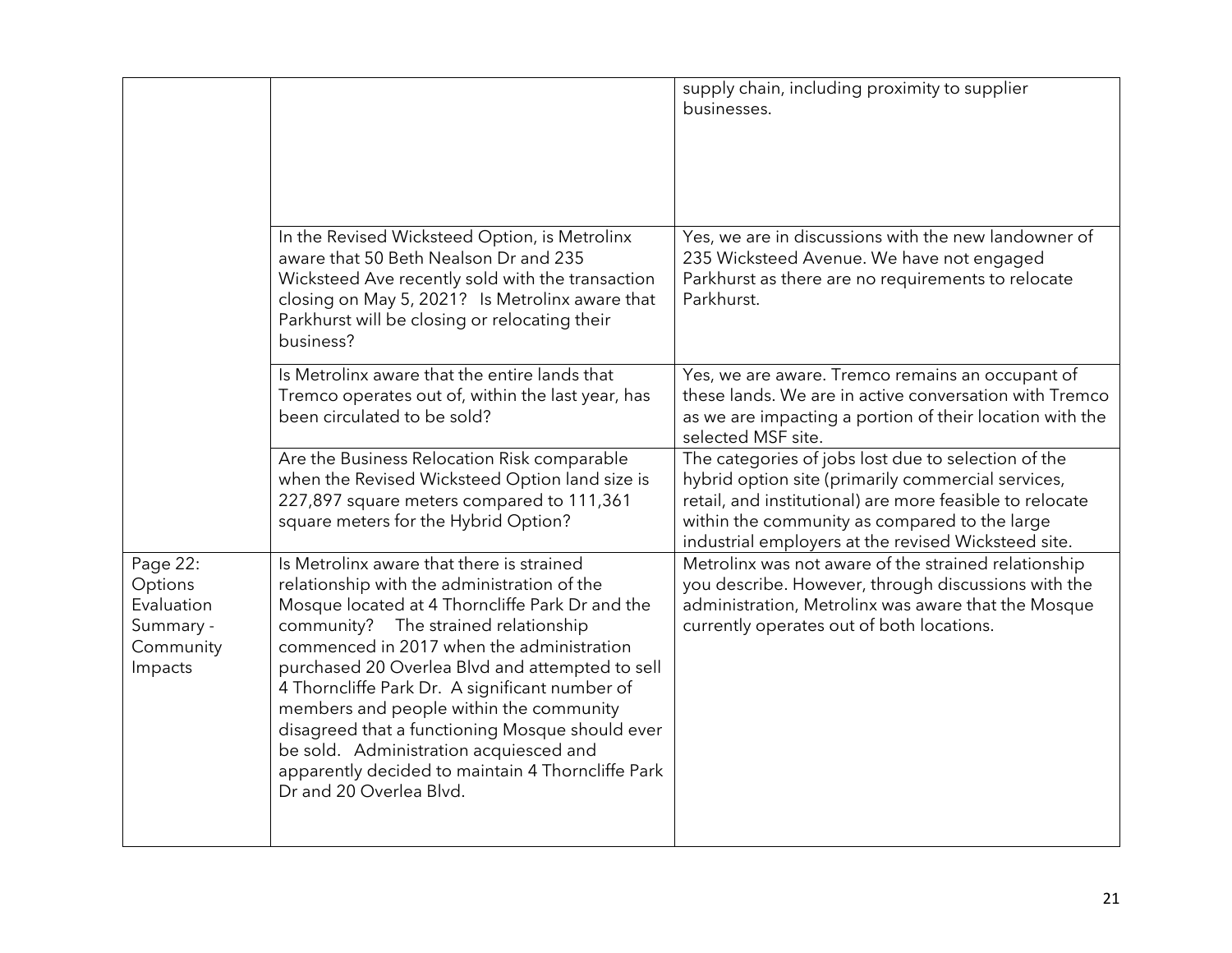|                                                                          | Did Metrolinx study the impact of what this train<br>yard placement will have on the economic and<br>social foundation of this already vulnerable<br>community?<br>Is Metrolinx aware that over 30,000 residents, the<br>entire population of Thorncliffe Park, live within<br>800 meters of the proposed train yard? Was<br>consideration given to the mental and social<br>health and cost of locating a train yard in close<br>proximity to 30,000 people? | Metrolinx is aware that this a vulnerable and<br>underserved community, and this was one of the main<br>drivers outlined in the Ontario Line Initial Business<br>Case to provide transit to this area. The planning<br>principles used in the selection process account for<br>economic and social impacts and the current project<br>implementation process seeks to work closely with the<br>community to ensure that the design and construction<br>of both the MSF and the Ontario Line reduce these<br>impacts. |
|--------------------------------------------------------------------------|---------------------------------------------------------------------------------------------------------------------------------------------------------------------------------------------------------------------------------------------------------------------------------------------------------------------------------------------------------------------------------------------------------------------------------------------------------------|----------------------------------------------------------------------------------------------------------------------------------------------------------------------------------------------------------------------------------------------------------------------------------------------------------------------------------------------------------------------------------------------------------------------------------------------------------------------------------------------------------------------|
| Page 22:<br>Options<br>Evaluation<br>Summary -<br>Noise and<br>Vibration | The train yard is within 800 meters from 30,000<br>residents - the entire population of Thorncliffe<br>Park. What additional mitigations have been<br>contemplated?                                                                                                                                                                                                                                                                                           | A comprehensive environmental assessment is<br>underway, as part of the Ontario Line Environmental<br>Impact Assessment Report (forthcoming, early 2022),<br>that examines a wide range of environmental factors<br>and identifies possible solutions for any potential<br>impacts, including those associated with the MSF. We<br>look forward to sharing the proposed solutions with<br>the community in the coming months as we continue<br>to advance our plans.                                                 |
|                                                                          |                                                                                                                                                                                                                                                                                                                                                                                                                                                               | We have been hearing that noise management is of<br>particular interest to this community. A detailed noise<br>and vibration impact assessment is being completed<br>for the Ontario Line (including the MSF site) as part of<br>the Environmental Impact Assessment Report to<br>ensure that potential impacts are identified, and<br>appropriate, site-specific solutions are in place. These<br>commitments will be carried forward into construction<br>and operations contracts.                                |
|                                                                          |                                                                                                                                                                                                                                                                                                                                                                                                                                                               | The detailed noise and vibration impact assessment<br>builds upon the Noise and Vibration Environmental<br>Conditions Report, which was completed in 2020 and<br>is available on our website for review. This report                                                                                                                                                                                                                                                                                                 |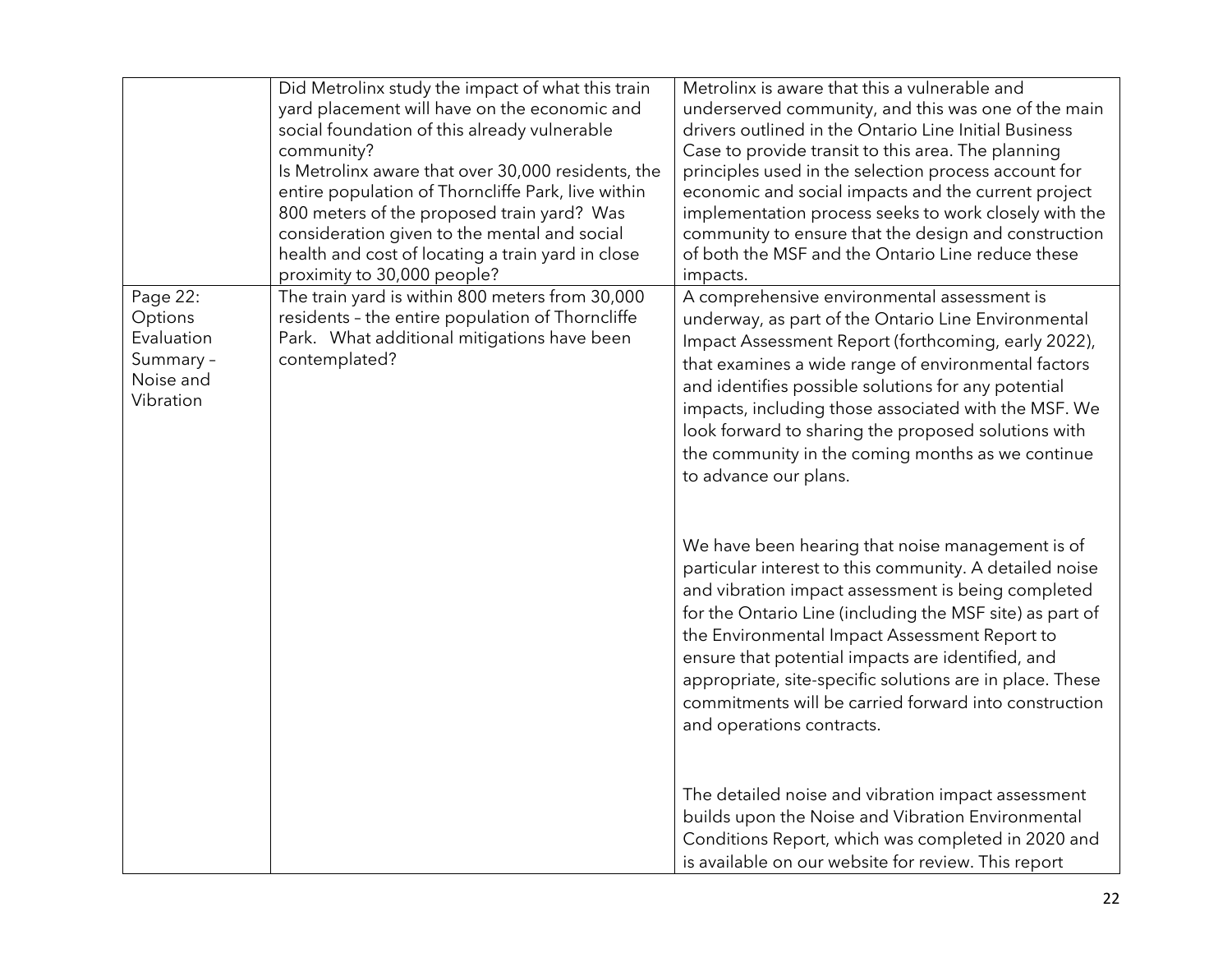|                                      | identified preliminary construction/operations phase<br>noise mitigation measures.                                                                                                                                                                                                                                                                                                                                                                                                                                                                                                                                                                                                                                                                             |
|--------------------------------------|----------------------------------------------------------------------------------------------------------------------------------------------------------------------------------------------------------------------------------------------------------------------------------------------------------------------------------------------------------------------------------------------------------------------------------------------------------------------------------------------------------------------------------------------------------------------------------------------------------------------------------------------------------------------------------------------------------------------------------------------------------------|
|                                      | Construction noise reducing measures may include,<br>but won't be limited to, performing construction<br>during daytime hours where possible, using<br>equipment compliant with noise level specifications<br>from the Ministry of Environment, Conservation and<br>Parks, and siting construction vehicles and<br>construction laydown and staging areas away from<br>sensitive areas where possible. Other practical steps<br>we take to reduce noise and vibration in residential<br>areas include fitting construction equipment with<br>muffling devices and coordinating construction<br>schedules so that noisy operations do not occur<br>simultaneously. Metrolinx is also designing the facility<br>to meet stringent Provincial noise requirements. |
|                                      | Operational noise mitigation measures may include,<br>but won't be limited to, noise barriers and reducing<br>noise at the source (e.g., rail dampers). These<br>mitigation measures will be refined and updated as<br>project planning progresses.                                                                                                                                                                                                                                                                                                                                                                                                                                                                                                            |
|                                      | To learn more about noise and vibration, please see<br>the Ontario Line Noise and Vibration Info Sheet as well<br>as the Ontario Line Final Noise and Vibration<br>Environmental Conditions Report (Sections 2 and 3 of<br>the report describe how the baseline noise and<br>vibration conditions were determined).                                                                                                                                                                                                                                                                                                                                                                                                                                            |
| Was any light mitigation considered? | Potential impacts and mitigation measures relating to<br>light will be included in our Environmental Impact                                                                                                                                                                                                                                                                                                                                                                                                                                                                                                                                                                                                                                                    |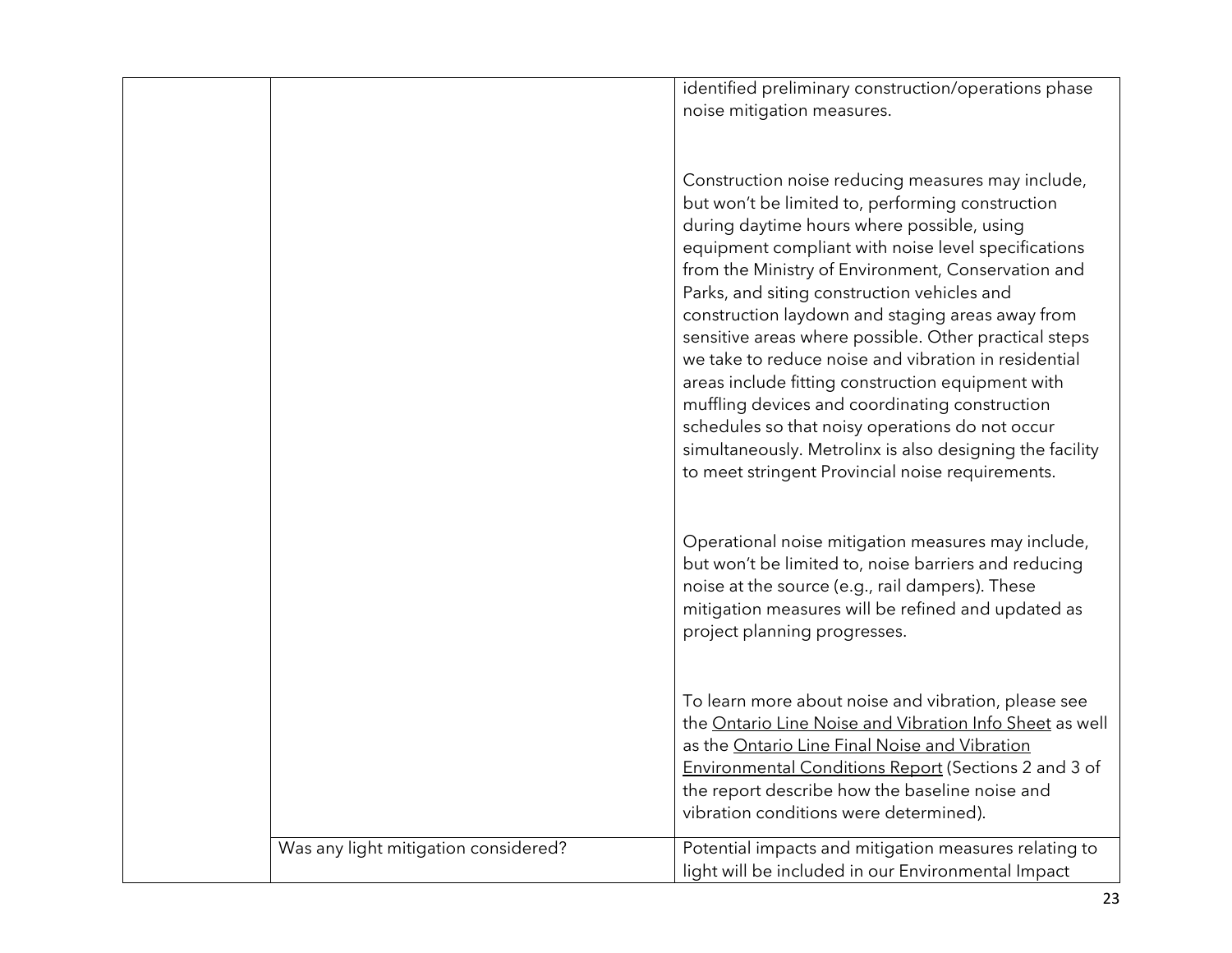|                                                           |  | Assessment Report. Tools to minimize light may<br>include using visors/shields on light sources, adjusting<br>mounting heights, decreasing source lumens, or<br>dimming light sources so that the work area is safely lit,<br>but changes to light levels in adjacent areas are<br>minimized.                                                                                                                                                                                                                                                                                                                                                                 |
|-----------------------------------------------------------|--|---------------------------------------------------------------------------------------------------------------------------------------------------------------------------------------------------------------------------------------------------------------------------------------------------------------------------------------------------------------------------------------------------------------------------------------------------------------------------------------------------------------------------------------------------------------------------------------------------------------------------------------------------------------|
| What additional noise mitigation have been<br>considered? |  | A detailed noise and vibration impact assessment is<br>being completed for the Ontario Line (including the<br>MSF site) as part of the Environmental Impact<br>Assessment Report to ensure that potential impacts<br>are identified and appropriate, site-specific solutions<br>are in place. These commitments will be carried<br>forward into construction and operations contracts.                                                                                                                                                                                                                                                                        |
|                                                           |  | The detailed noise and vibration impact assessment<br>builds upon the Noise and Vibration Environmental<br>Conditions Report, which was completed in 2020 and<br>is available on our website for review. This report<br>identified preliminary construction/operations phase<br>noise solutions.                                                                                                                                                                                                                                                                                                                                                              |
|                                                           |  | Construction noise reducing measures may include,<br>but won't be limited to, performing construction<br>during daytime hours where possible, using<br>equipment compliant with noise level specifications<br>from the Ministry of Environment, Conservation and<br>Parks, and siting construction vehicles and<br>construction laydown and staging areas away from<br>sensitive area where possible. Other practical steps we<br>take to reduce noise and vibration in residential areas<br>include fitting construction equipment with muffling<br>devices and coordinating construction schedules so<br>that noisy operations do not occur simultaneously. |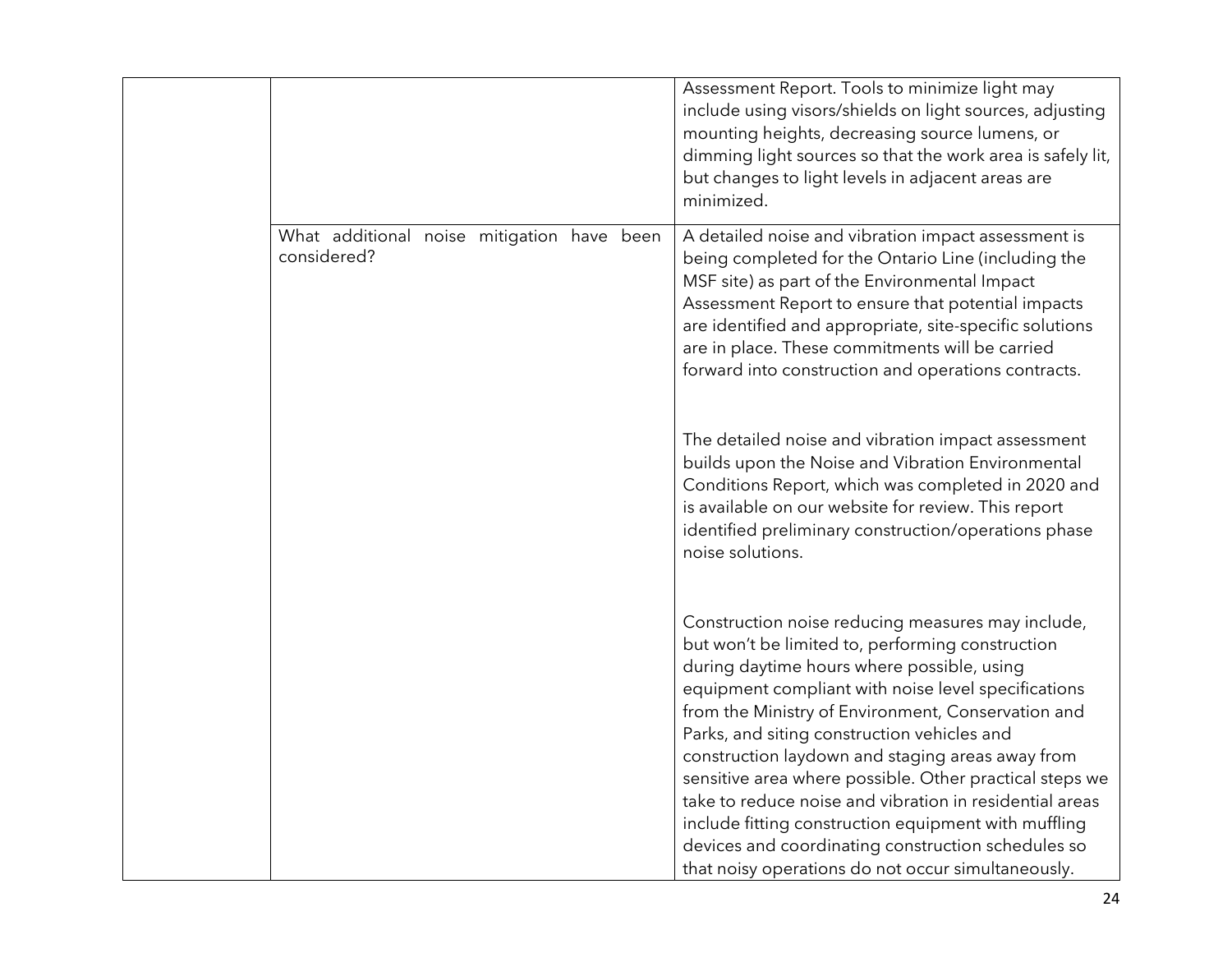|                                                                          |                                                                                                                                                                                                                                                                                                                   | Metrolinx is also designing the facility to meet<br>stringent Provincial noise requirements.                                                                                                                                                                                                                        |
|--------------------------------------------------------------------------|-------------------------------------------------------------------------------------------------------------------------------------------------------------------------------------------------------------------------------------------------------------------------------------------------------------------|---------------------------------------------------------------------------------------------------------------------------------------------------------------------------------------------------------------------------------------------------------------------------------------------------------------------|
|                                                                          |                                                                                                                                                                                                                                                                                                                   | Operational noise reducing measures may include, but<br>won't be limited to, noise barriers and reducing noise<br>at the source (e.g., rail dampers). These tools will be<br>refined and updated as project planning progresses.                                                                                    |
|                                                                          |                                                                                                                                                                                                                                                                                                                   | To learn more about noise and vibration, please see<br>the Ontario Line Noise and Vibration Info Sheet as well<br>as the Ontario Line Final Noise and Vibration<br>Environmental Conditions Report (Sections 2 and 3 of<br>the report describe how the baseline noise and<br>vibration conditions were determined). |
| Page 22:<br>Options<br>Evaluation<br>Summary -<br>Natural<br>Environment | For both options, was the impact that 40 Beth<br>Nealson Dr is a former landfill site considered?<br>Will there be extensive remediation as factored<br>into Site 9 - Greenwood on Page 20?                                                                                                                       | As both sites would impact 40 Beth Nealson Drive,<br>both would require environmental remediation of the<br>former landfill sites to allow for the establishment of<br>MSF facilities. The precedent for an MSF to be placed<br>over a former landfill site exists in the form of the<br>Greenwood TTC Yard.        |
|                                                                          | What is the impact to the Don Valley of disturbing<br>a landfill site that has not been disturbed for over<br>40 years? Landfill sites are generally repurposed<br>for parks and golf courses and other light uses. It<br>would seem a heavy industrial use, such as an<br>MSF, does not fall into this category. |                                                                                                                                                                                                                                                                                                                     |
| Page 22:<br>Options<br>Evaluation<br>Summary -<br>Cost                   | Do you have a side by side comparison of the<br>costs the Revised Wicksteed Option and the<br>Hybrid Option?                                                                                                                                                                                                      | A high-level cost estimate was conducted for all short-<br>listed options. This was one of the various factors<br>considered in the site selection analysis.                                                                                                                                                        |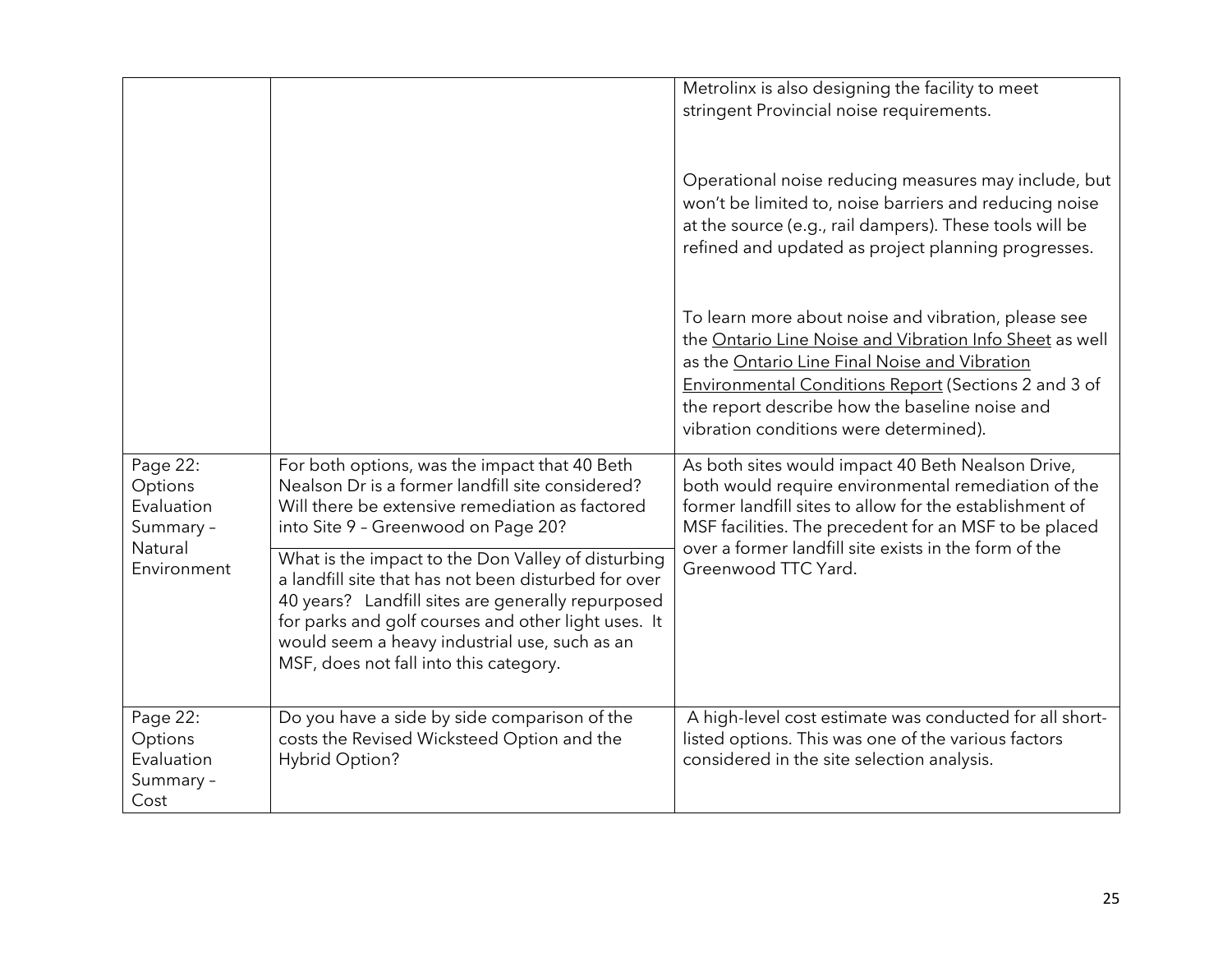| Page 22:<br>Options<br>Evaluation<br>Summary -<br>Constructability | Do you have a side by side comparison of the<br>constructability of the Revised Wicksteed Option<br>and the Hybrid Option?                                                                                                                                                     | A constructability analysis was conducted for the long<br>and short list of sites in order to prepare the detailed<br>site selection analysis.                                                                                                                                                                                                                                                                                                                                                                                                                                                                                                                                            |
|--------------------------------------------------------------------|--------------------------------------------------------------------------------------------------------------------------------------------------------------------------------------------------------------------------------------------------------------------------------|-------------------------------------------------------------------------------------------------------------------------------------------------------------------------------------------------------------------------------------------------------------------------------------------------------------------------------------------------------------------------------------------------------------------------------------------------------------------------------------------------------------------------------------------------------------------------------------------------------------------------------------------------------------------------------------------|
|                                                                    | Will working within the hydro transmission<br>corridor not present incremental<br>constructability challenges with the Hybrid<br>Option? "Additional hydro corridor crossings"<br>was listed as a negative factor on page 20. Why<br>not listed here?                          | At this phase of the assessment, Metrolinx had begun<br>to advance the design of the short list candidates. With<br>this information, Metrolinx met with Hydro One to<br>present the design option and obtain better clarity on<br>their requirements and any potential issues that would<br>preclude one option over another. Through these<br>discussions, it was determined that any impacts of the<br>Hybrid Option could be solved through design.                                                                                                                                                                                                                                   |
|                                                                    | What precautions will be taken to ensure that<br>important hydro transmission lines servicing a<br>large population will be protected during<br>construction?                                                                                                                  | Metrolinx is working closely with our partners at Hydro<br>One to ensure the most stringent protocols are<br>followed during construction under this critical<br>component of the City's electricity supply. This is in<br>keeping with the positive relationship Metrolinx has<br>built over the years on other transit projects which<br>interact with Hydro One infrastructure.                                                                                                                                                                                                                                                                                                        |
| Page 23:<br><b>Current MSF</b><br>Design                           | This current design totals 111,361 square meters<br>(See Appendix 4 on page 32 for Area<br>Measurement). On numerous occasions, it was<br>stated that 175,000 square meters or 24 soccer<br>fields was needed. How is it that only 111,361 is<br>needed in the current design? | Please refer to our earlier comment response<br>regarding the importance of site layout and geometry<br>in determining whether a potential MSF site can<br>feasibly accommodate storage for the required<br>number of trains. In particular, the long rectangular<br>layout of portions of the current MSF design result in a<br>much more efficient layout.                                                                                                                                                                                                                                                                                                                              |
|                                                                    | Is Metrolinx doing a staged expropriation<br>process? Are there plans for future<br>expropriations?                                                                                                                                                                            | Metrolinx acquires properties based on what is<br>absolutely necessarily. Currently, we are focused on<br>the Rolling Stock, Systems, Operations and<br>Maintenance (RSSOM) procurement contract, which<br>includes the MSF. Future property requirements for<br>the Northern Civil, Stations and Tunnel (North Civil)<br>procurement contract, which covers the main transit<br>line, is under technical review and will be finalized at a<br>later date. It's important to note that expropriation is<br>only initiated as a last resort if an agreement will not be<br>reached within the required timelines for the project.<br>Metrolinx's preferred approach is always to negotiate |